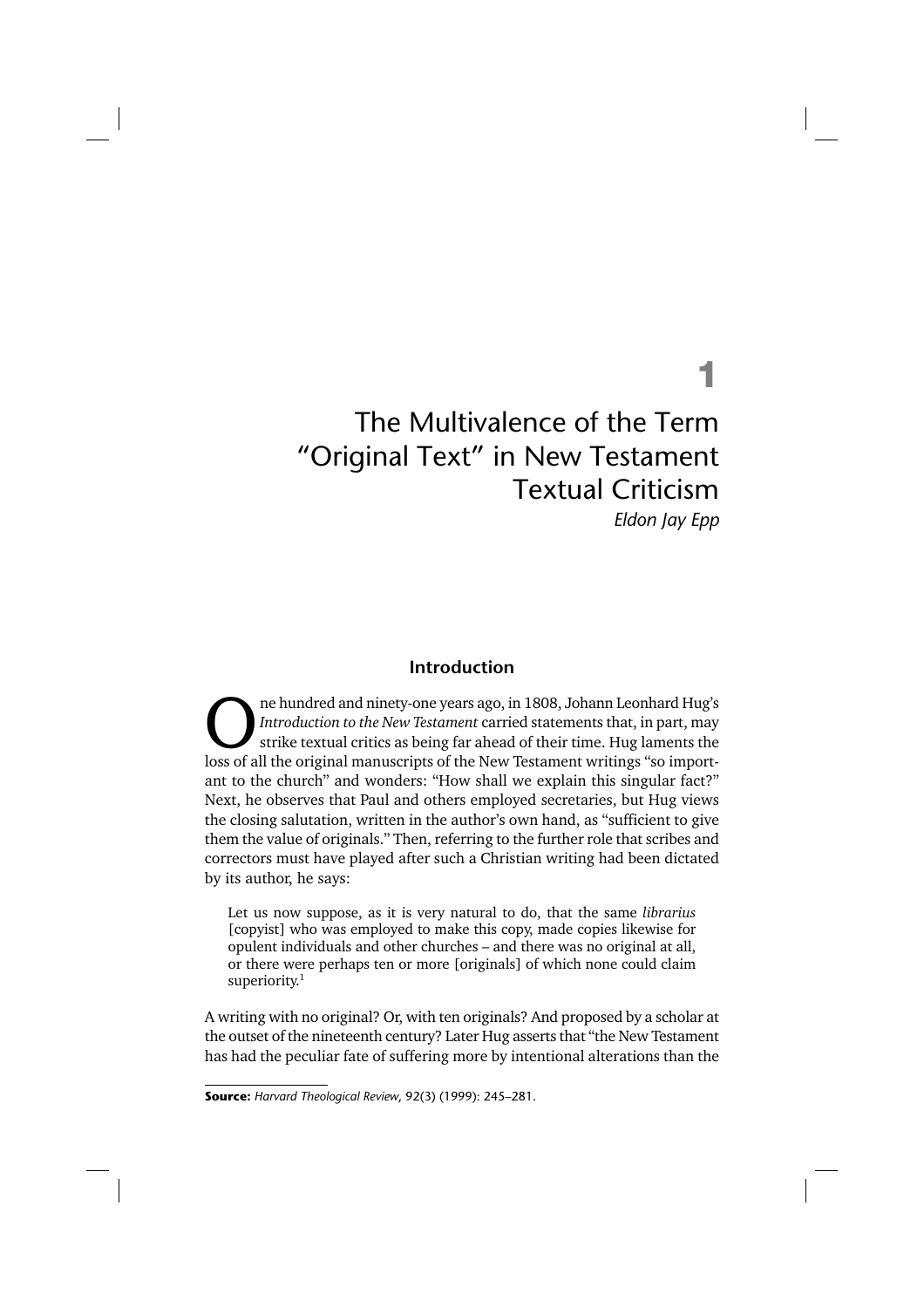works of profane literature . . . and the heretics, to whom it would perhaps be attributed, had no share in it."2 What he is saying by both assertions is that, because "strange things had happened in individual mss, even at this early period"<sup>3</sup> (that is, before the mid-third century). The originals of the New Testament writings, through such alterations, have been obscured and the very notion of an "original" has been confounded.

This illustration from an early generation of modern criticism is hardly necessary to remind current textual critics that the question of "original text" in the New Testament is not only complex and tangled, but is also an issue that confronts one with increased intensity and urgency in this generation when, quite understandably, ambiguity is pervasive and multiple meanings are endemic to this multicultural world. The issue of "original text" is, for example, more complex than the issue of canon, because the former includes questions of both canon and authority. It is more complex than possessing Greek gospels when Jesus spoke primarily Aramaic, because the transmission of traditions in different languages and their translation from one to another are relevant factors in what is "original." It is more complex than matters of oral tradition and form criticism, because "original text" encompasses aspects of the formation and transmission of pre-literary New Testament tradition. It is more complex than the Synoptic problem and other questions of compositional stages within and behind the New Testament, because such matters affect definitions of authorship, and of the origin and unity of writings. More directly, it is more complex than making a textual decision in a variation unit containing multiple readings when no "original" is readily discernible, because the issue is broader and richer than merely choosing a single "original" and even allows making no choice at all. Finally, what "original text" signifies is more complex than Hermann von Soden's, or Westcott-Hort's, or any other system of text types, or B. H. Streeter's theory of local texts, or various current text-critical methodologies, including the criteria for originality of readings, or "rigorous" versus "reasoned" eclecticisms, or claims of theological tendencies or ideological alterations of readings and manuscripts, because the question of "original text" encompasses all of these and much more.

To be sure, New Testament textual critics have placed the words "original text" in quotation marks, but do they really understand what is signified thereby? Actually, those tiny marks protect against full disclosure, for – while conveying little by way of specifics – they appear to provide a generalized caution against expecting overly precise or fully confident conclusions, and thereby for most textual critics they signal a measure of humility in the face of the awesome task of accommodating and analyzing the thousands of manuscripts and the few hundred thousand variant readings that transmit a very small body of ancient writings. Why, then, should textual critics be expected to define and to disclose their purposes in fine detail when already they are overwhelmed by data and are struggling to find the way out of this textual morass? Yet, to the extent that the use of quotation marks around the words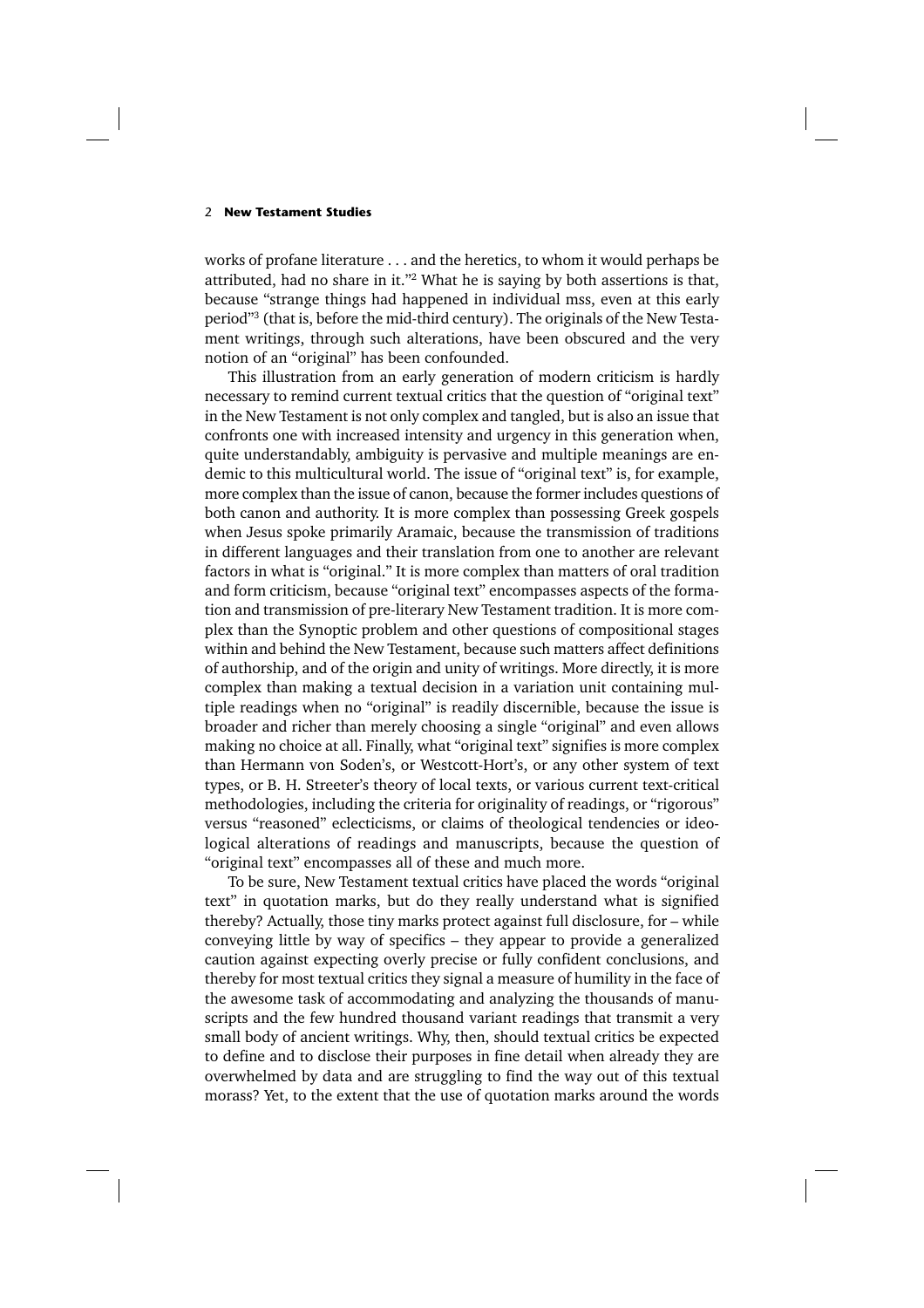"original text" represents a flight from forthrightness in the statement of textcritical goals, is it not time that textual critics scrutinize those aims and intentions, evaluate them realistically, and then articulate them as clearly as possible?

At this point textual critics may well be tempted to turn and run away – perhaps like the young man of Mark 14:51–52, because, like him, they feel caught in the face of a difficult and intractable situation, and they wish to flee, as it were, even if naked into the night. Yet, while textual critics may flee from the issue, the issue itself will not go away. Indeed, New Testament textual critics have been both slow and reticent to face what the term "original text" might mean or what implications might flow from any given definition of it, and they have been much more reluctant than their text-critical colleagues in Hebrew Bible or Septuagint studies to confront this issue.<sup>4</sup> Rather than using such negative terms, however, I much prefer to put a positive and forwardlooking slant on the matter and to say that New Testament textual critics now have an opportunity to view afresh the richness and the possibilities for insights into the tradition and the theological culture of early Christianity that arise out of an analysis of "original text."5

# **The Use of the Term "Original Text" Past and Present and Its Multivalence**

It is not only appropriate but helpful to place any discussion of original text in its historical and disciplinary setting. Two phases may be identified in the evolving understanding of "original text," one that may be designated simply as the past, and another that may be characterized as a current, emerging use of the term, though there were preparatory developments for this latter phase that require elucidation as well.

# The Past Use of "Original Text"

One might assume that all older text-critical manuals state simply and without reservation that the object of New Testament textual criticism is to establish the original text, that is, what the writers originally wrote – the autographs. A few handbooks do just that. For instance, long ago, in his text-critical manual of 1815, Frederick Nolan spoke of determining "the authentik readings" and of "ascertaining the genuine text of the sacred canon,"6 and in 1878 Thomas R. Birks sought the principles that would show "what is the true and genuine form of the original text of the New Testament."7 It would be natural to expect a simple, straightforward goal from F. J. A. Hort, who characterizes the Westcott-Hort critical edition (1881) as "an attempt to present exactly the original words of the New Testament, so far as they can now be determined from surviving documents," echoing, of course, the title of the Westcott-Hort edition, *The New Testament in the Original Greek*.<sup>8</sup> As all will recognize, however,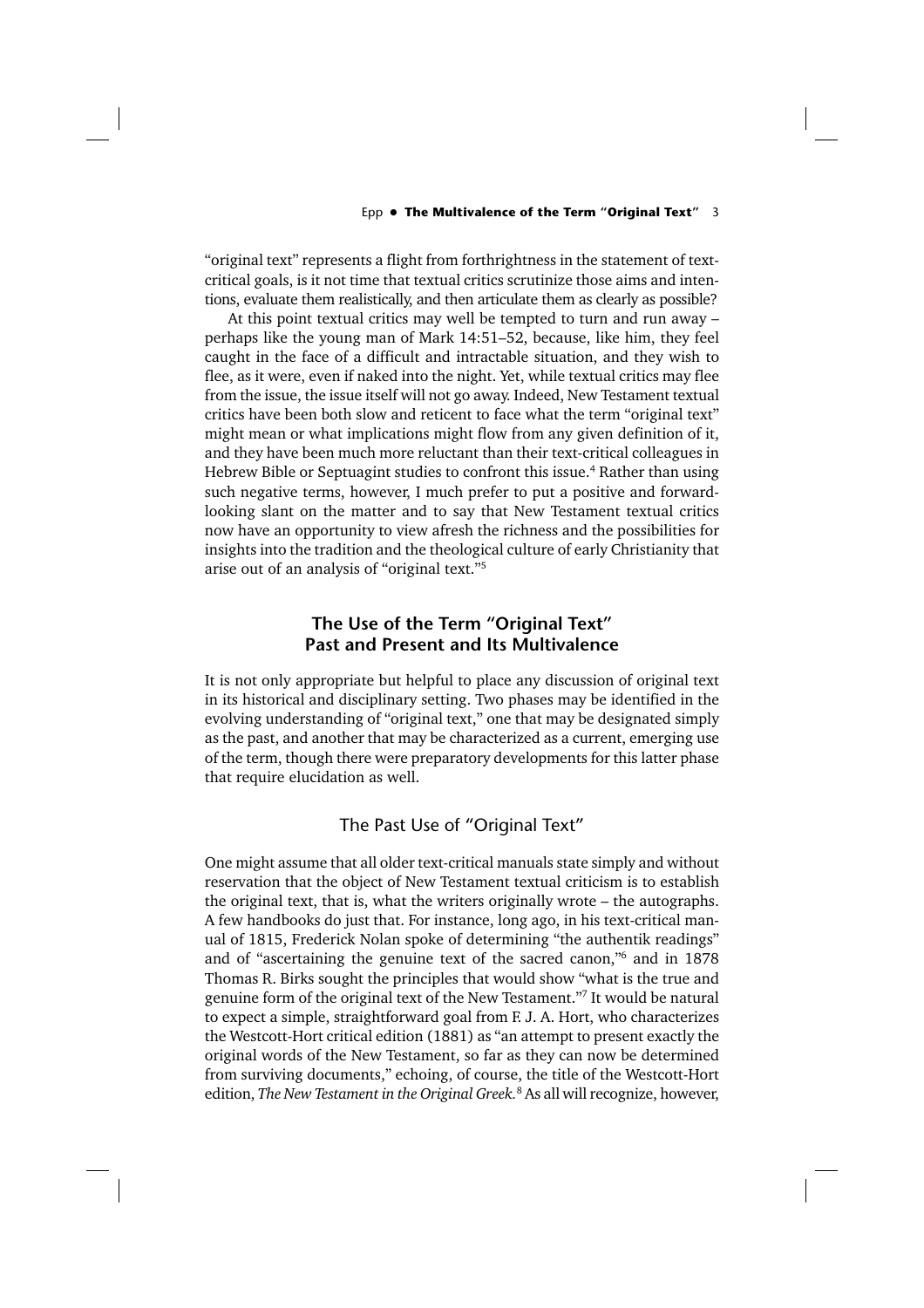the Westcott-Hort text and the theory behind it are not as simple matters as this statement suggests. It is interesting to note, however, that C. R. Gregory specifically names the Westcott-Hort "pre-Syrian" text the "Original Text," repeating that it is "to all intents and purposes the Original Text. No one has been doctoring it. No one has set about changing it."9 Thus, "original" (at least for Gregory) can signify a critical text established on certain methodological grounds. Notice also the first sentence in Alexander Souter's 1913 handbook: "Textual criticism seeks, by the exercise of knowledge and trained judgment, to restore the very words of some original document which has perished. . . ." Here "original" means autograph. Souter then appends a further assertion, frequently echoed elsewhere: "If we possessed the twenty-seven documents now comprising our New Testament exactly in the form in which they were dictated or written by their original authors, there would be no textual criticism of the New Testament."10 Of course, textual critics know how shortsighted is this latter statement, how much better they now understand the breadth of the discipline, and what it can tell them of the history of the church, its doctrine, and its culture. Perhaps it is unfair to make an example of Souter in this way, for both his small volume and his other works are sophisticated contributions. Yet it is of interest to discover just how few handbooks of New Testament textual criticism so simply define its task. A final, more recent example is found in J. H. Greenlee's manual: "Textual criticism is the study of copies of any written work of which the autograph (the original) is unknown, with the purpose of ascertaining the original text."11 Again, "original" means autograph.

But elsewhere (besides Hug), the matter is far more complicated. At first glance, for example, Frederic Kenyon in 1901 appears to have stated the same simplistic goal for textual criticism: "the ascertainment of the true form of a literary work, as originally composed and written down by its author." A page later, however, he explains that once "the original autograph" is gone, anyone who wishes to "know exactly what an author wrote has to discover it by examination of later copies, of which the only fact certain *a priori* is that all will be different and all will be incorrect."<sup>12</sup> Where does that leave the search for the original text?

Surprisingly, other handbooks virtually ignore the entire issue and move directly to describing the witnesses available, the making of printed editions, and the practice of textual criticism – that is, how variant readings are to be evaluated. M. J. Lagrange does this (though the aim of textual criticism can be found in his preface: "to determine as nearly as possible the original text of the manuscript delivered to the public by the author").<sup>13</sup> It is nonetheless surprising that the two manuals most widely used today – those of Bruce Metzger and of Kurt and Barbara Aland – also fall into this category. Both of these manuals proceed quickly to the materials of criticism, to critical editions and the history of the text, and to the practice of evaluating readings. Hence, in both manuals the search is rather lengthy for a definition or goal of textual criticism.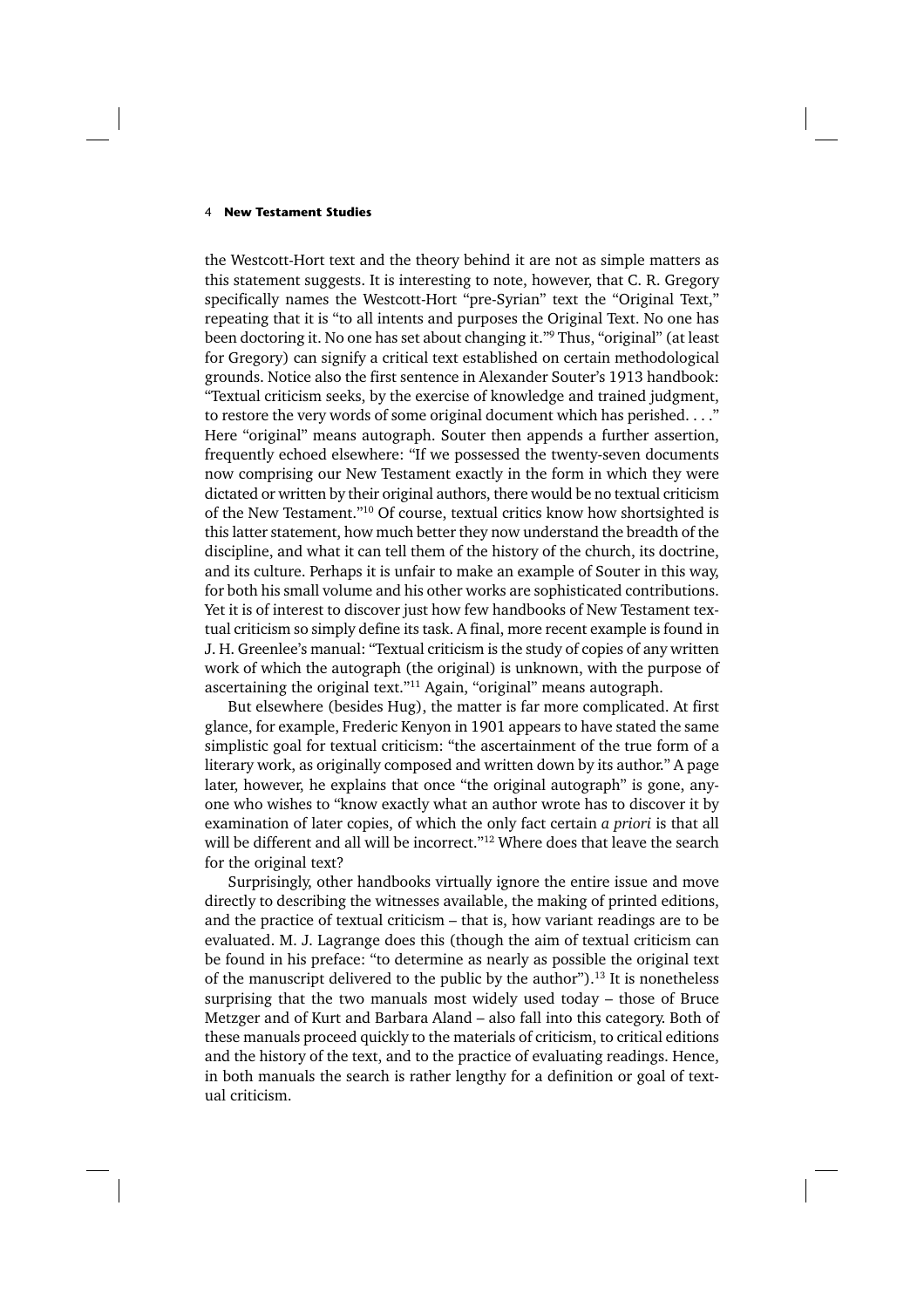The Alands' handbook on *The Text of the New Testament* aims to provide "the basic information necessary for using the Greek New Testament and for forming an independent judgment on the many kinds of variant readings characteristic of the New Testament textual tradition,"14 but it is only after 279 pages, when the authors turn to the praxis of textual criticism, that statements relevant to its aim appear. The Alands then set down as the first of twelve basic principles that "only *one* reading can be original, however many variant readings there may be."15 A dozen pages later they assert that "it is precisely the overwhelming mass of the New Testament textual tradition . . . which provides an assurance of certainty in establishing the original text," for ". . . there is still the evidence of approximately 3,200 manuscripts of the New Testament text, not to mention the early versions and the patristic quotations [and] – we can be certain that among these there is still a group of witnesses which preserves the original form of the text. . . ."16 We know from other writings of Kurt Aland that, on one hand, he can identify the "original text" with the kind of text that can be abstracted from the forty-eight earliest papyri and uncials<sup>17</sup> – those dating up to and around the turn of the third/fourth century – when he states that here the early history of the New Testament text "can be studied in the original."18 On the other hand, elsewhere Aland equates the original with the text of the latest Nestle-Aland and United Bible Society Greek New Testament, when, in referring to this common text, he asserts that it "has passed the test of the early papyri and uncials. It corresponds, in fact, to the text of the early time." This leads Aland to the conclusion that "a hundred years after Westcott-Hort, the goal of an edition of the New Testament 'in the original Greek' appears to have been reached."<sup>19</sup> Hence, the aim is to attain the "original" text, but what precisely is it?

Finally, Bruce M. Metzger's *Textual Commentary* puts the goal in the form of a question: "What is the original text of the passage?"20 The title of his widely used handbook, of course, implies a text-critical goal: *The Text of the New Testament: Its Transmission, Corruption, and Restoration.*21 But it is only well into this latter volume that Metzger refers to "efforts to ascertain the original text of the New Testament,"22 and later appears the insistence that the textual critic must "rectify the errors."<sup>23</sup> Little else of this nature appears in Metzger's text, although the diligent reader will find a clearer definition tucked away in the preface: "The textual critic seeks to ascertain from the divergent copies which form of the text should be regarded as most nearly conforming to the original."24

Now, it is this last kind of *qualified* statement of the aim of New Testament textual criticism, namely, to establish the text "most nearly conforming to the original" or "as close to the original as possible" that is typical of what one finds elsewhere in numerous handbooks, though in varying forms and occasionally, but not often, with more explicit caveats. For instance, as far back as 1854 Samuel P. Tregelles asserted that:

The object of all Textual Criticism is to present an ancient work, as far as possible, in the very words and form in which it proceeded from the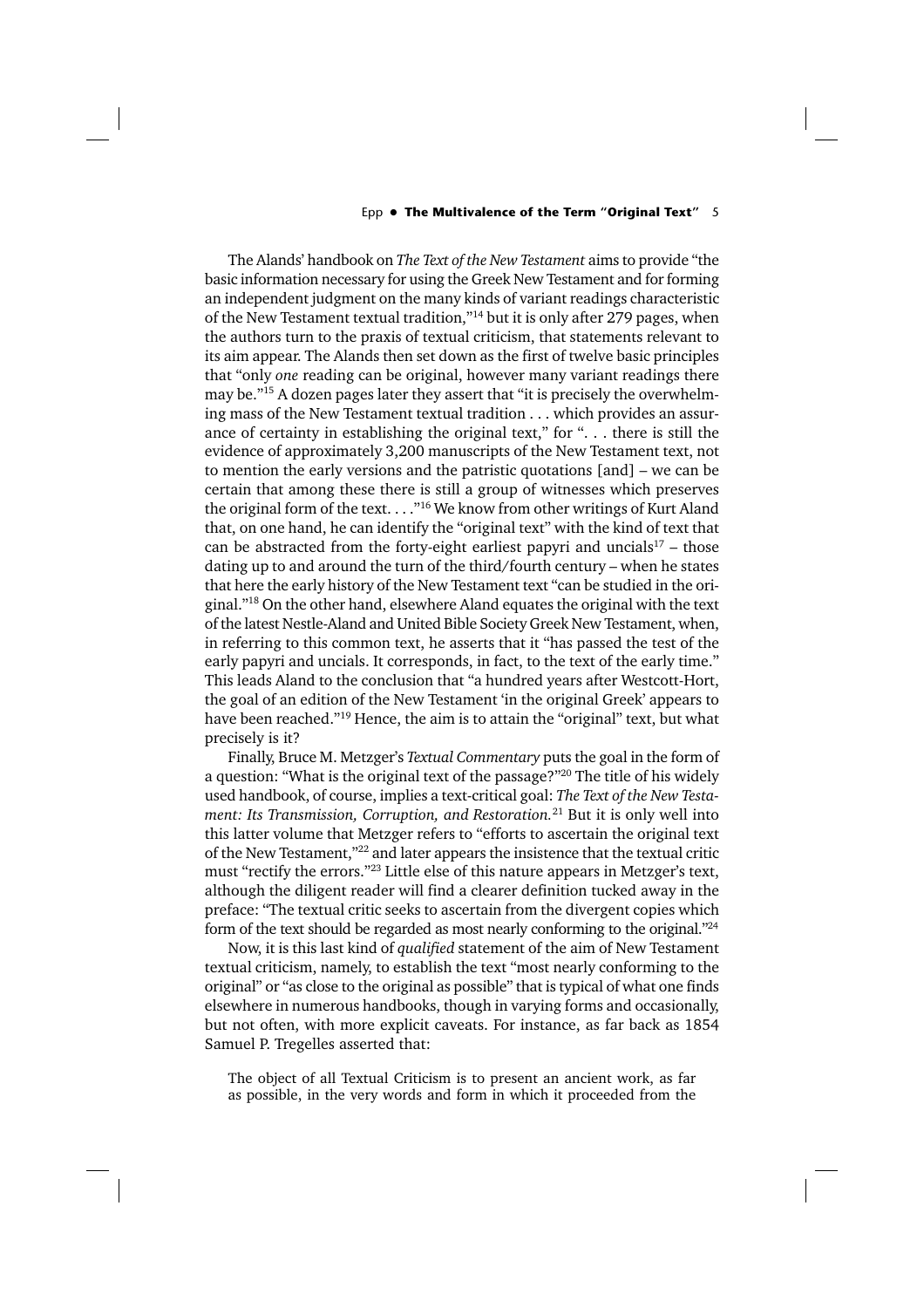writer's own hand. Thus, when applied to the Greek New Testament, the result proposed is to give a text of those writings, as nearly as can be done on existing evidence, such as they were when originally written in the first century.25

Nor should one neglect to point out that Hort's statement cited earlier spoke of presenting "exactly the original words . . . *so far as they can now be determined from surviving documents.*"26 Even Benjamin Warfield's frequently repeated statement regarding "original text" has a qualifier at the end – though it is not always quoted. Warfield wrote: "The autographic text of the New Testament is distinctly within the reach of criticism *in so immensely the greater part of the volume*, that we cannot despair of restoring . . . His Book, word for word, as He gave it by inspiration to men."<sup>27</sup> It is not necessary to multiply examples,  $28$ for in expressing the text-critical goal some kind of qualifying phrase, usually along the lines of "the most likely original text," is what most in the field have said or still say.

It should be clear that this review of handbooks on New Testament textual criticism has yielded little clarity regarding the use or meaning of "original text," and it is for this reason that I have pursued the matter at length – precisely to make the point that over the greater part of two centuries virtually no discussion of this matter is to be found in the very volumes that have been the major guides in the theory and practice of the discipline. At times, as has been shown, the term "original text" may be given an equivalent, such as "autograph," but discussion of the concept is lacking. Although I shall continue my search, the same judgment, I think, can be rendered on virtually all monographs and articles in the field up to the present time – with the exception of the several recent and current items to be discussed presently. It is significant also that nowhere in any of the examples cited above does "original text" appear in quotation marks.29 At the same time, simply to speak of "the most likely original text" or that which is "as close as possible to the original," or to use similar qualifiers is clearly another way of putting quotation marks around the term. To reverse the image, these qualifying phrases doubtless represent what most textual critics signify by placing quotation marks on the term "original." Neither the qualifying phrases, nor the caveats, nor quotation marks, however, clarify or define "original" in any meaningful fashion. Most important of all, the term "original" in all of these formulations appears to have in view a *single* original text of the New Testament writings, with the assumption, I presume, that this "original" is to be identified with the autograph (at least ideally) and apparently with little thought given to questioning this assumption.

Now, "original" used in this sense of a single entity or a singular target automatically invokes the notion of "canon," that is, of authority.<sup>30</sup> While many textual critics have in the past and still employ the term with that unspoken bias, others have used the term "original text" to designate an elusive, unrealistic target, for which was then substituted "the earliest attainable or recoverable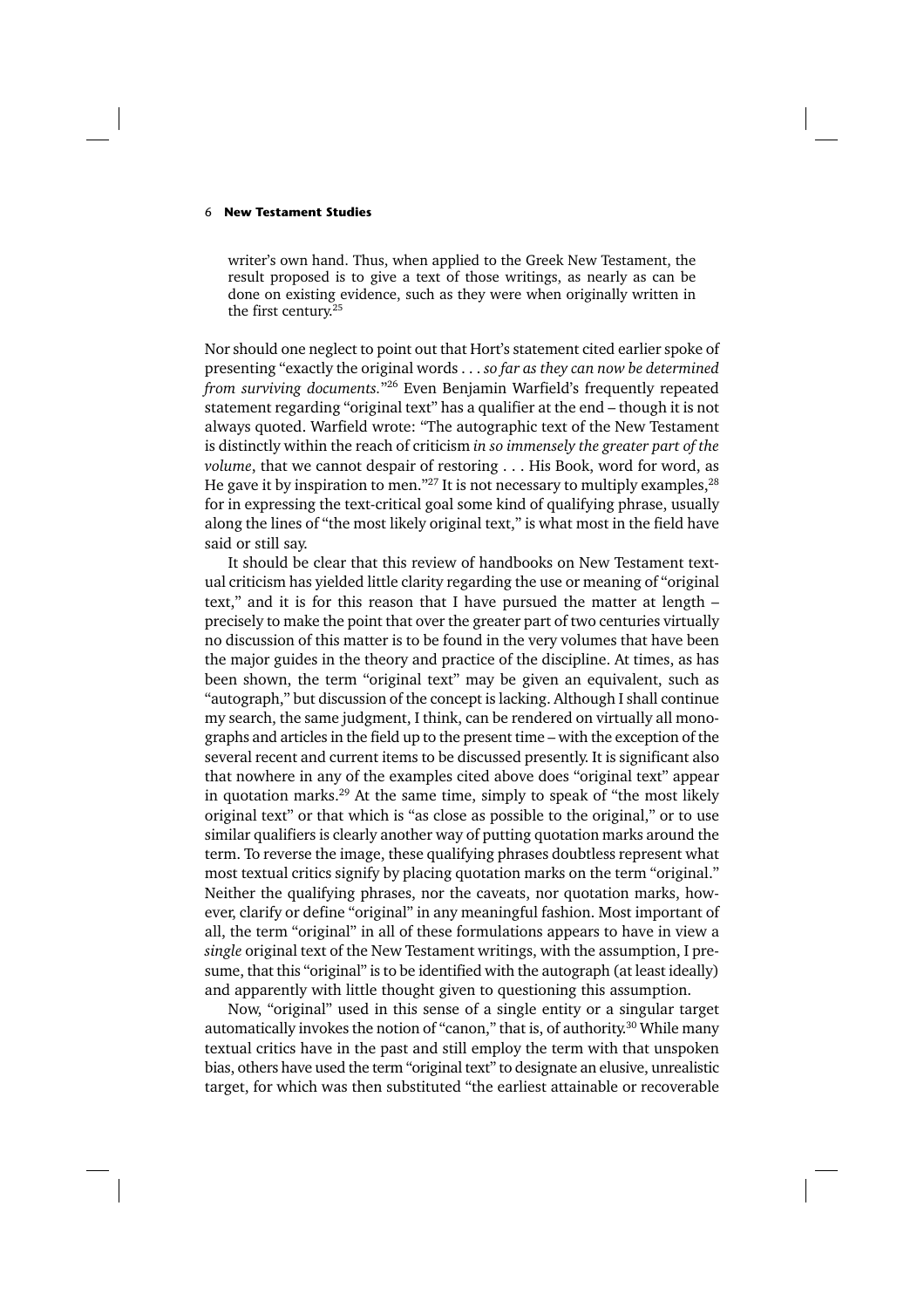text" as a reasonable goal for the discipline. Yet, even this redefinition of "original text," unaccompanied as it was by any close analysis, clarifies the problem only slightly, if at all, and only at a superficial level.

In view of the preceding survey, I choose to categorize these manuals and other text-critical studies as representative of the *past* as far as this issue of "original text" is concerned, and to name as the *present* or *current* view a change that is emerging in a small corner of New Testament textual criticism.

# An Emerging Use of "Original Text"

As far as I can discover, the pursuit by New Testament textual critics of a more specific, more clearly defined and more critically scrutinized, and hence a more honest meaning for the term "original" has appeared only in the past decade, and primarily in the work of a few members of the Society of Biblical Literature's New Testament Textual Criticism Group and of a creative and forward-looking scholar in the United Kingdom. Basic in their work are two relevant and crucial factors: first, their willingness to examine the assumptions underlying the notion of "original text" and to face the daunting implications of such an analysis; and, second, their insistence that the New Testament text and its myriad variant readings be scrutinized within the theological and sociocultural settings in which they were employed and manipulated. I begin, however, by defining what appears to me to have been a major stimulus for the new phase in our understanding of "original text."

*Stimulus from Helmut Koester.* The impetus for this new exploration came to some of us during a 1988 Notre Dame University conference on "Gospel Traditions in the Second Century," organized by William L. Petersen,<sup>31</sup> and specifically from a challenge launched there by Helmut Koester. Koester's discussion of "The Text of the Synoptic Gospels in the Second Century"32 was introduced by the fully acceptable observation that (except for the fragment  $\mathbb{P}^{52}$ ) no second-century manuscript evidence for the New Testament exists<sup>33</sup> and, therefore, severe problems attend the reconstruction of the textual history of the gospels in the first century of their transmission. Koester then startled many by turning on its head the New Testament textual critics' standard claim that they are fortunate to have so many early manuscripts so close to the time the writings originated. In contrast, he aptly observed that "the oldest known manuscript archetypes are separated from the autographs by more than a century. Textual critics of classical texts know that the first century of their transmission is the period in which the most serious corruptions occur." He then added the provocative note that "textual critics of the New Testament writings have been surprisingly naïve in this respect."34

Working from textual agreements between Matthew and Luke when they use Mark, and from comparisons of the *Secret Gospel of Mark* with canonical Mark, Koester argued that an earlier form of Mark can be discerned behind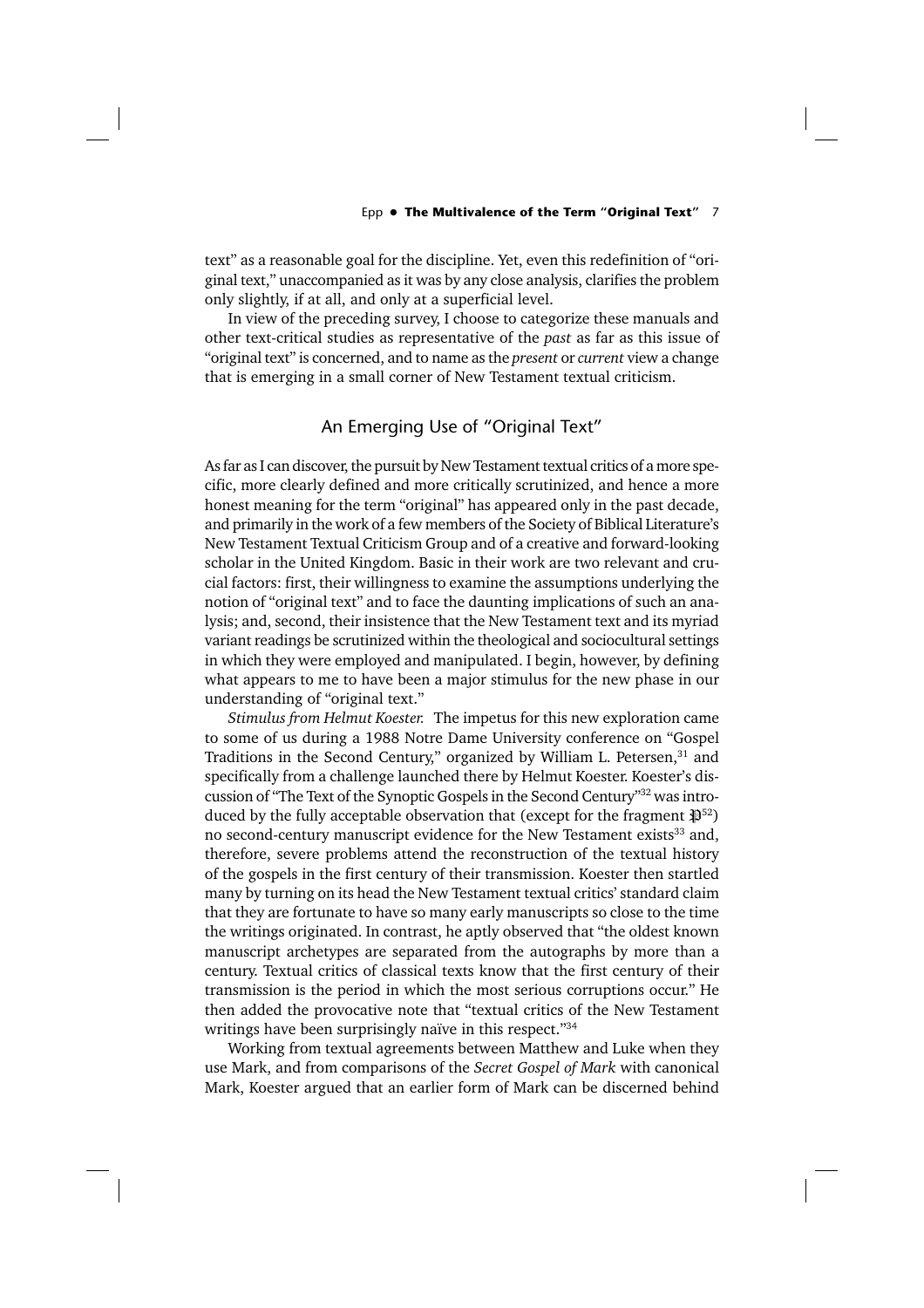the canonical Mark; that the latter represents a revision; and that the former becomes the "oldest accessible text of the Gospel of Mark" – accessible, that is, through the comparisons adduced. Next, using the gospel material quoted by Justin Martyr (ca. 150), Koester postulated that Justin's aim was to produce "*one* inclusive new Gospel" by harmonizing or by using a harmony of Matthew and Luke; as he proceeded, Justin reveals a freedom to modify this material (to demonstrate, for example, a more complete fulfillment of prophecy in the events of Jesus).<sup>35</sup> Koester's view is much more complex than this quick summary, but his point – whether or not his hypothesis is sustained in all of its detail – is clear and sharp:

[T]he text of the Synoptic Gospels was very unstable during the first and second centuries. With respect to Mark, one can be fairly certain that only its revised text has achieved canonical status, while the original text (attested only by Matthew and Luke) has not survived With respect to Matthew and Luke, there is no guarantee that the archetypes of the manuscript tradition are identical with the original text of each Gospel. The harmonizations of these two Gospels demonstrate that their text was not sacrosanct and that alterations could be expected . . . New Testament textual critics have been deluded by the hypothesis that the archetypes of the textual tradition which were fixed ca. 200  $CE \ldots$  are (almost) identical with the autographs. This cannot be confirmed by any external evidence. On the contrary, whatever evidence there is indicates that not only minor, but also substantial revisions of the original texts have occurred during the first hundred years of the transmission.36

Whether or not textual critics acquiesce in all of these charges, a strong challenge remains, for they are left not only with text-critical questions – for example, which variants of Mark are most likely original? – but also with pentrating canonical questions, such as, which Mark is original?

Similar issues arise with respect to the composition of the other Synoptics, the Fourth Gospel, the Pauline letters, and other portions of the New Testament. The relation to the Fourth Gospel of the well-known Egerton Papyrus 2 (currently dated ca. 200) is one such example. Although usually understood as a later excerpt from all four gospels, Koester (retaining a dating in the first part of the second century) views the papyrus as representing a text older than John because, "with its language that contains Johannine elements but reveals a greater affinity to the Synoptic tradition, it belongs to a stage of the tradition that preceded the canonical gospels."37 If so, the gospel of which these surviving fragments were a part would have been read, without question, as authoritative in some early church(es) and possibly also could have played a role in the composition of our gospels. Again, the question arises, what or where is the original Mark? Or Matthew? Or Luke? Or John?

Now, if the goal of textual criticism is to recover the most likely "original" text, what in actuality is the object of textual critics' research – a text of the gospels that is somewhat earlier than but very likely similar to the text of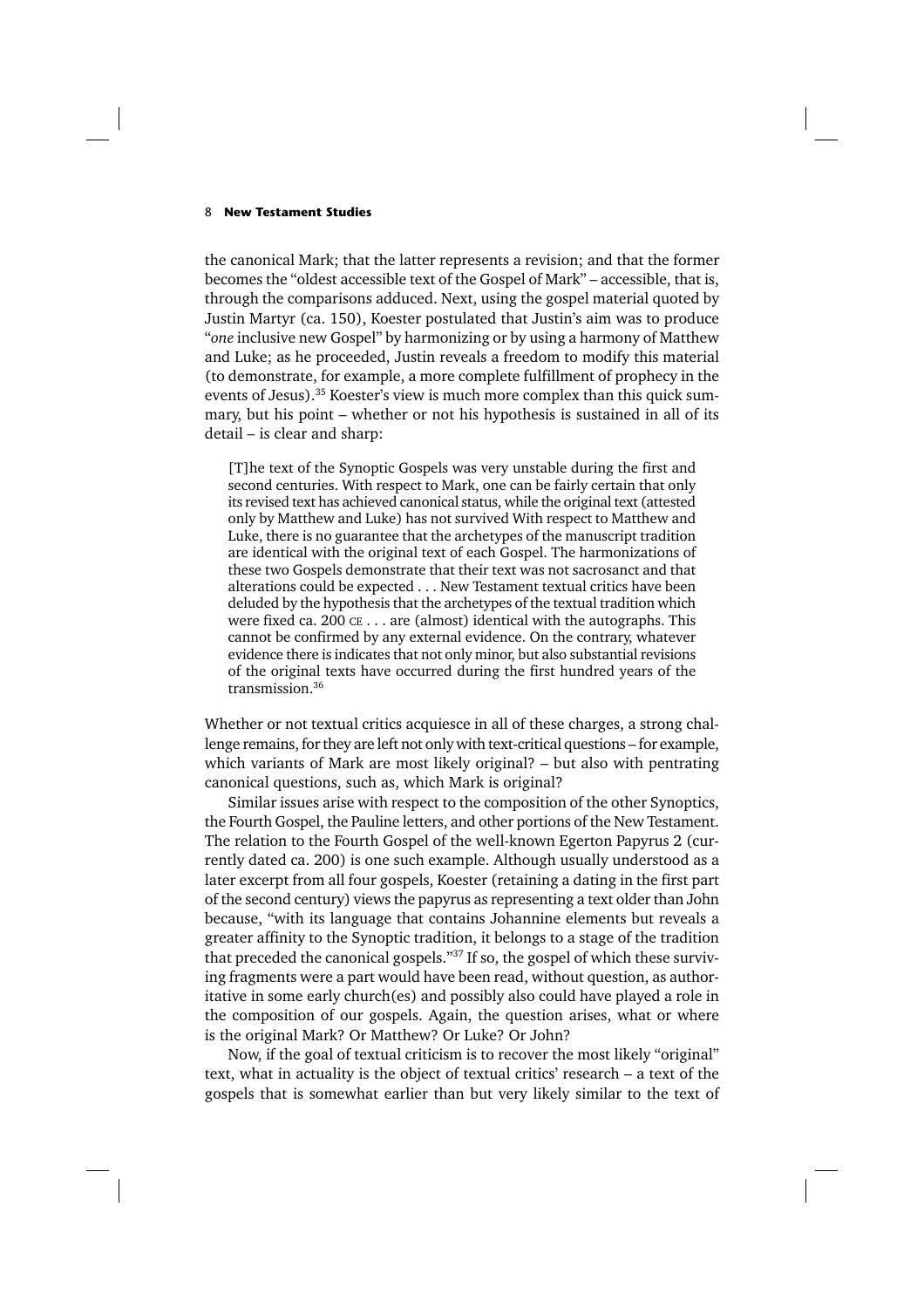the earliest manuscripts, or a text of even earlier and now largely lost predecessor forms of these gospels? In other words, textual critics face two or more questions rather than one: first, a prior question as to which Mark (or John, or Corinthian letters, or Ephesians, etc.) is "original," followed by the more traditional inquiry as to which variant readings of a particular work are "original." More clearly than before, the multivalence of the term "original text" emerges and confronts textual critics with its complexity.

Incidentally, should the illustrative examples employed here be rejected by some, others could be adduced, given that hypotheses about pre-literary or predecessor literary layers behind many of the present New Testament writings are numerous and of long standing. I have employed these examples from Koester, however, for two compelling reasons. First, his examples were educed in a specifically text-critical context that, as a matter of course, invited scrutiny of the term "original text" in a fresh and provocative fashion, and, second, these examples very directly "jump-started" my own ruminations on the meaning of "original text" and without doubt influenced others as well.<sup>38</sup>

I wish now to invoke, in chronological order, four contemporary views that appear to have departed decisively from the notion of a single "original" text and that favor the multivalence of the term.

*Bart D. Ehrman.* Bart D. Ehrman's 1993 volume on *The Orthodox Corruption of Scripture*39 raises relevant questions about the term, "original text." Ehrman's impressive and startling thesis, now well known, is to trace "the ways scribes modified their texts of Scripture in light of the polemical contexts within which they worked, altering the manuscripts they reproduced to make them more orthodox on the one hand and less susceptible to heretics on the other."40 Ehrman is concerned with scribes of the second and third centuries who were what he calls "proto-Orthodox Christians," concerned to advance their own christological views against three main groups of detractors: adoptionists, docetists, and separationists. As scribes introduced intentional changes into their texts of writings that were to become the New Testament, they would, as Ehrman says, "make them say what they were already known to *mean*," thus "corrupting" their texts for theological reasons – hence, the title of his book.41 I call this a startling thesis, not because textual critics were unaware that scribes made such alterations in their manuscripts, but because of the *direction* in which Ehrman shows these changes to have moved – toward supporting and emphasizing the emerging mainstream theology, or orthodoxy, of the time – rather than following the previously common theme in textual criticism that heretics twisted the text to accredit their views. In the process, Ehrman treats just short of 180 variation units;<sup>42</sup> needless to say, one need not agree with all of his analyses to recognize his point, nor will the implications for "original text" be missed by many. The issue arises implicitly throughout the work but emerges explicitly in the final paragraphs:

[U]nderstanding a text . . . involves putting it "in other words." Anyone who explains a text "in other words," however, has altered the words.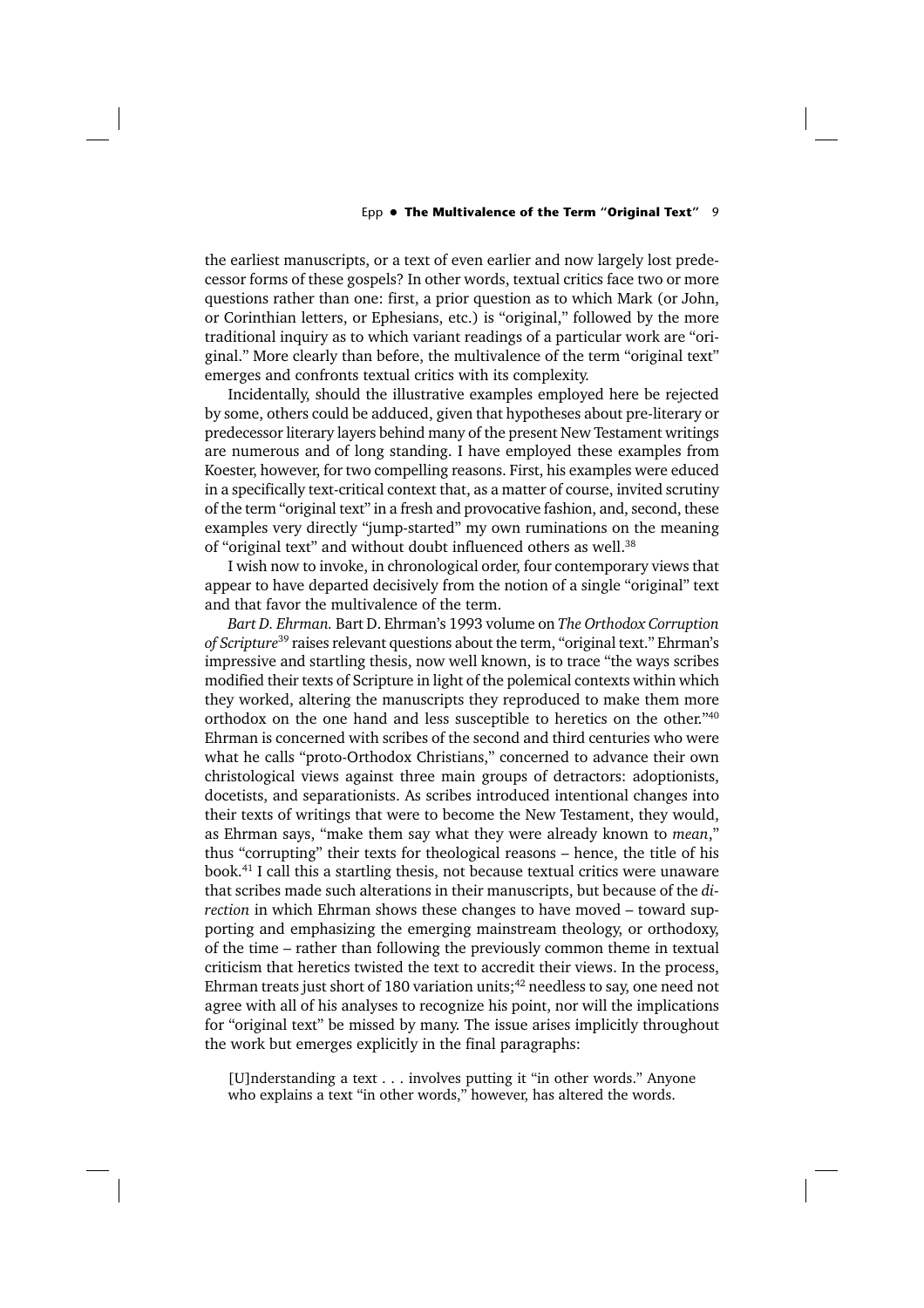This is exactly what the scribes did: they occasionally altered the words of-the text by putting them "in other words." To this extent, they were textual interpreters. At the same time, by *physically* altering the words, they did something quite different from other exegetes, and this difference is by no means to be minimized. Whereas all readers change a text when they construe it in their minds, the scribes actually changed the text on the page. As a result, they created a new text . . . over which future interpreters would dispute, no longer having access to the words of the original text, the words produced by the author.<sup>43</sup>

Therefore, which is the "original," the texts altered by the scribes – now much obscured – or the scribes' altered texts? Subsequently, Ehrman comments that "[t]he ultimate goal of textual criticism, in the judgment of most of its practitioners, is to reconstruct the original text of the New Testament," but he quickly modifies this statement in a footnote, emphasizing that:

[I]t is by no means self-evident that this *ought* to be the ultimate goal of the discipline, even though most critics have typically, and somewhat unreflectively, held it to be. In recent years, however, some scholars have recognized that it is important to know not only what an author wrote (i.e., in the autograph), but also what a reader read (i.e., in its later transcriptions). . . . Thus it is important for the historian of Christianity to know *which* form of the text was available to Christians in different times and places. . . . Given these historical concerns, there may indeed be scant reason to privilege the "original" text over forms of the text that developed subsequently.<sup>44</sup>

*William L. Petersen.* A second example of new views regarding the notion of "original text" appears in a 1994 article by William L. Petersen on "What Text Can New Testament Textual Criticism Ultimately Reach?"45 Beginning with the classical scholar Paul Maas's statement: "The business of textual criticism is to produce a text as close as possible to the original,"46 Petersen says that first among the problems in New Testament textual criticism is "the difficulty of defining 'original.'" Using Mark as an example, he asks a series of penetrating questions:

Is the "original" Mark the Mark found in our fourth-century and later manuscripts? Or is it the Mark recovered from the so-called "minor agreements" between Matthew and Luke? And which – if any – of the four extant endings of "Mark" is "original?" And how does the "Secret Gospel of Mark" . . . relate to the "original" Mark? It is clear that, without even having to consider individual variants, determining which "Mark" is "original" is a difficult – and perhaps even impossible – task.47

The burden of his article, however, runs parallel to these particular issues, namely, if the goal of New Testament textual criticism is to produce a text "as close as possible to the original," then it should employ the sources that will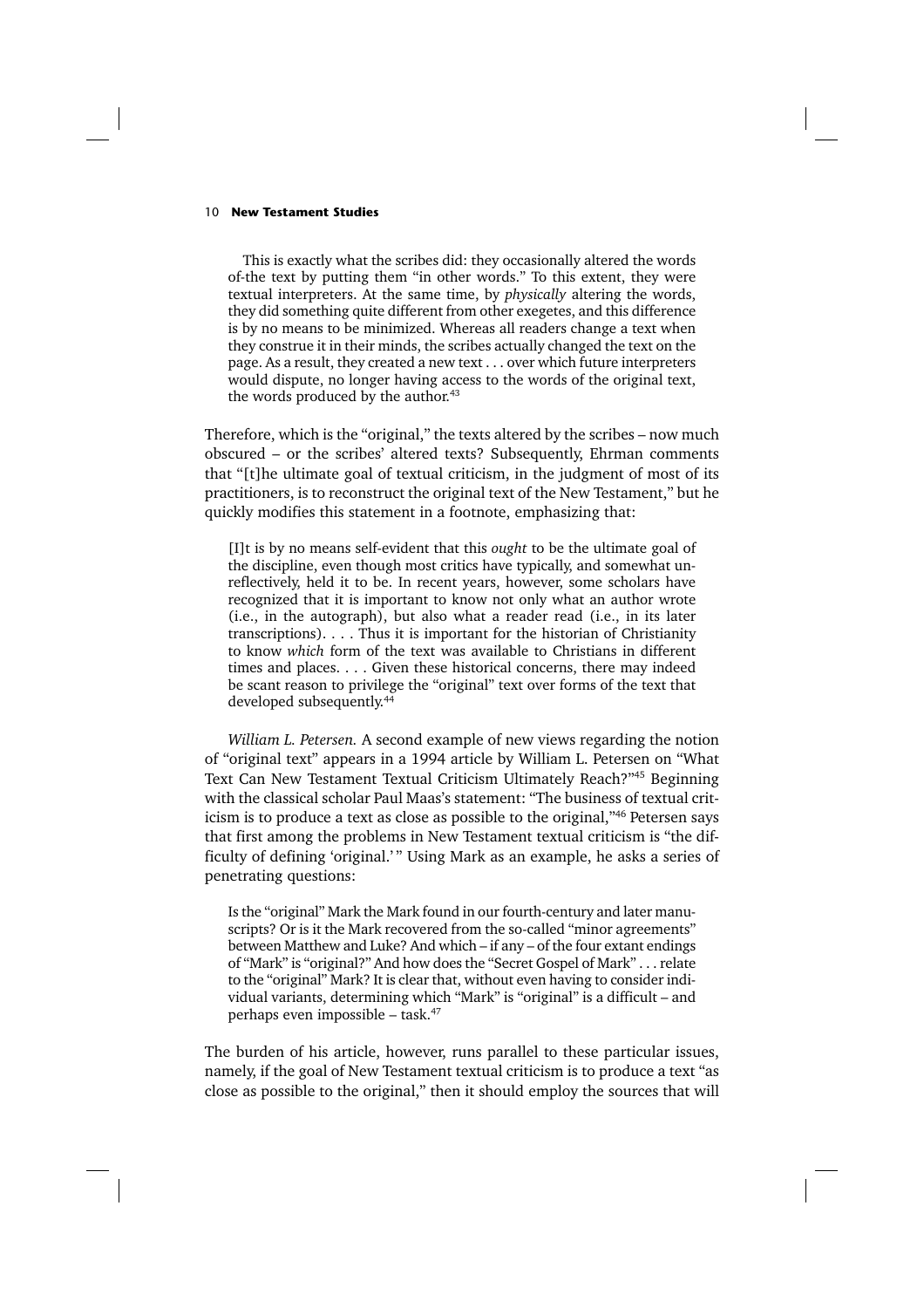facilitate that goal. The papyri, Petersen says, will not do, for they contribute no new readings to the critical text of the gospels (that is, to the gospel text of Nestle-Aland/UBS), though they do frequently extend other manuscript evidence from the fourth century back to the third.<sup>48</sup> Petersen is asserting, I gather, that the early papyri by themselves do not/cannot establish a text any closer to the original than already exists in the B-text. The abundant Patristic evidence, he continues, "has been largely ignored," especially compared to the papyri; the evidence for this is in the gospel text of Nestle-Aland/UBS, which, again, "shows not a *single* instance where the text is based solely – or even principally – upon Patristic evidence"; rather, Patristic evidence enters the critical text only when supported by the uncials.<sup>49</sup> Is this, Peterson asks, the proper use of Patristic evidence?

Petersen offers three examples that "demonstrate that by using multiple sources we can both readily and reliably triangulate readings from the second century,"50 that is, readings solidly attested by second-century Patristic sources that are multigeographic and multilanguage in nature. His exhibits $^{51}$ first show that methodologically one can move behind the earliest manuscript tradition – the entirety of which (except for  $\mathbb{R}^{52}$ )<sup>52</sup> is from the third century or later. Secondly, Petersen raises the likelihood that some very early readings were excised from the gospel text, doubtless because they were "no longer theologically acceptable,"53 and therefore did not survive long enough to appear in the manuscript tradition. A telling example is a variant of Matt 19:17 found in Justin ("One is good, [then Justin's variant] *my father in the heavens*"), which is attested twice more in the second century, as well as in other early sources. Petersen argues impressively that this reading – at an early time – must have been well attested in manuscripts, but once it was "redacted away," "excised" from Matthew, it virtually disappeared from our manuscripts (it is in two Old Latin manuscripts of the fifth century), and that it thereby discloses an earlier level of gospel text. Petersen's question, then, is pertinent: "If these readings do indeed reflect a pre-180 manuscript tradition, then why do we not occupy ourselves with its reconstruction?"54 What he has exposed here is a layer of text beneath what most would consider the "original text" that traditionally has been the object of textual criticism – that is, he documents a layer constituting an earlier "original" or "originals" that are open to restoration.

*The Author's Preliminary Exploration.* In 1997 I published an excursus on "The Intersection of Textual Criticism and Canon" in a larger article in Stanley Porter's *Handbook to Exegesis of the New Testament*, 55 in which Koester's Notre Dame paper was invoked in the manner that I have used it, in opening the issue of multiple "originals." In that article, I also utilized an extended example from Nils A. Dahl on the Pauline corpus. Dahl's example moves in the same direction, and it concerns early recensional activity within that corpus.

As is well known, the phrase, "in Ephesus," is lacking in a small number of witnesses for Eph 1:1, though these witnesses include  $\mathbb{P}^{46}$ ,  $\mathbb{X}^*$  and  $B^*$ . Based on the reading of these witnesses and the general or "catholic" nature of Ephesians,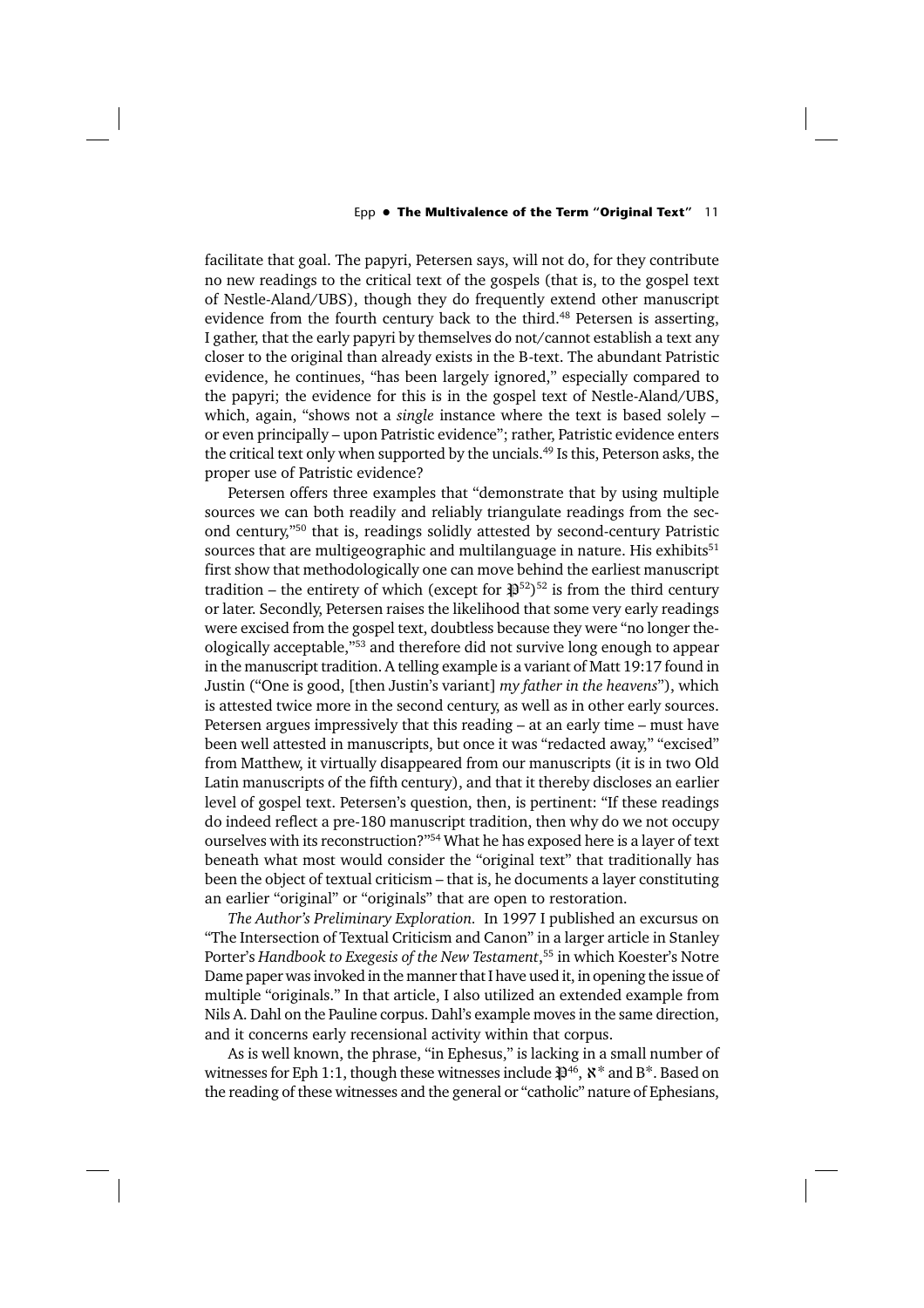several theories were developed regarding the omission. These theories include the seventeenth century view of Archbishop Ussher that Ephesians was a circular letter intended for several churches and that a blank was left in 1:1 for names of churches using it, as well as the well-known theory of E. J. Goodspeed (1933) that "Ephesians" was written to introduce the first Pauline collection. Dahl, however, interprets this textual variant differently, first by rejecting the reading of the oldest manuscripts, suggesting that the context within Eph 1:1 requires a geographical designation, but then by allowing the possibility that:

[T]he letter was originally issued in several copies with a special address in each of them. In any case, the letter must have had a pre-history before it was published as part of the Pauline corpus. The text without any concrete address is to be understood as a result of a secondary "catholicyzing," [sic] to which we have an analogy in the textual tradition of Romans.<sup>56</sup>

The latter reference, of course, is to Rom 1:7 (and Rom 1:15), where "in Rome" is absent from a few witnesses. Dahl, in an elaborate argument, contends that the short, fourteen-chapter version of Romans – ending with 14:23 plus the doxology of 16:25–27 placed there by a number of manuscripts – circulated "in early days" without geographical designation and as another "catholic" epistle of Paul. The well-known text-critical problems involving the doxology serve, in Dahl's view, as "further evidence of the existence of more than one recension of Romans."57 Like Ephesians, this fourteen-chapter version of Romans "will have to be explained as the result of editorial activity . . . between the times of Paul and Marcion."58 Dahl then points out that the earliest Patristic references do not easily support "a standard edition of the Pauline corpus before 100 A.D." and that "the question whether our whole textual tradition goes back to one archetypical manuscript of the whole collection will need further investigation."<sup>59</sup> What text, then, of Ephesians or Romans is designated by the term "original"?

These issues might well have been explored also by reference to Harry Y. Gamble's *The Textual History of the Letter to the Romans*, 60 with its extensive utilization of text-critical data.

My earlier exploration went on to raise matters of canon and authority that are parallel to or interactive with issues of multiple originals, and some of these issues will be revisited later in the article.

Before the final example of this emerging new view, a brief summary may be useful. Very recently the tasks of New Testament textual criticism have become more intriguing and more challenging as the discipline turns its attention, for example, away from the search for merely one "original text" to an understanding of earlier stages of composition and to earlier texts – earlier "originals" – that lie behind what textual critics have become accustomed to consider*the* "original." In addition, various other "original" texts may have been defined by and during the lengthy canonization process, perhaps, for example,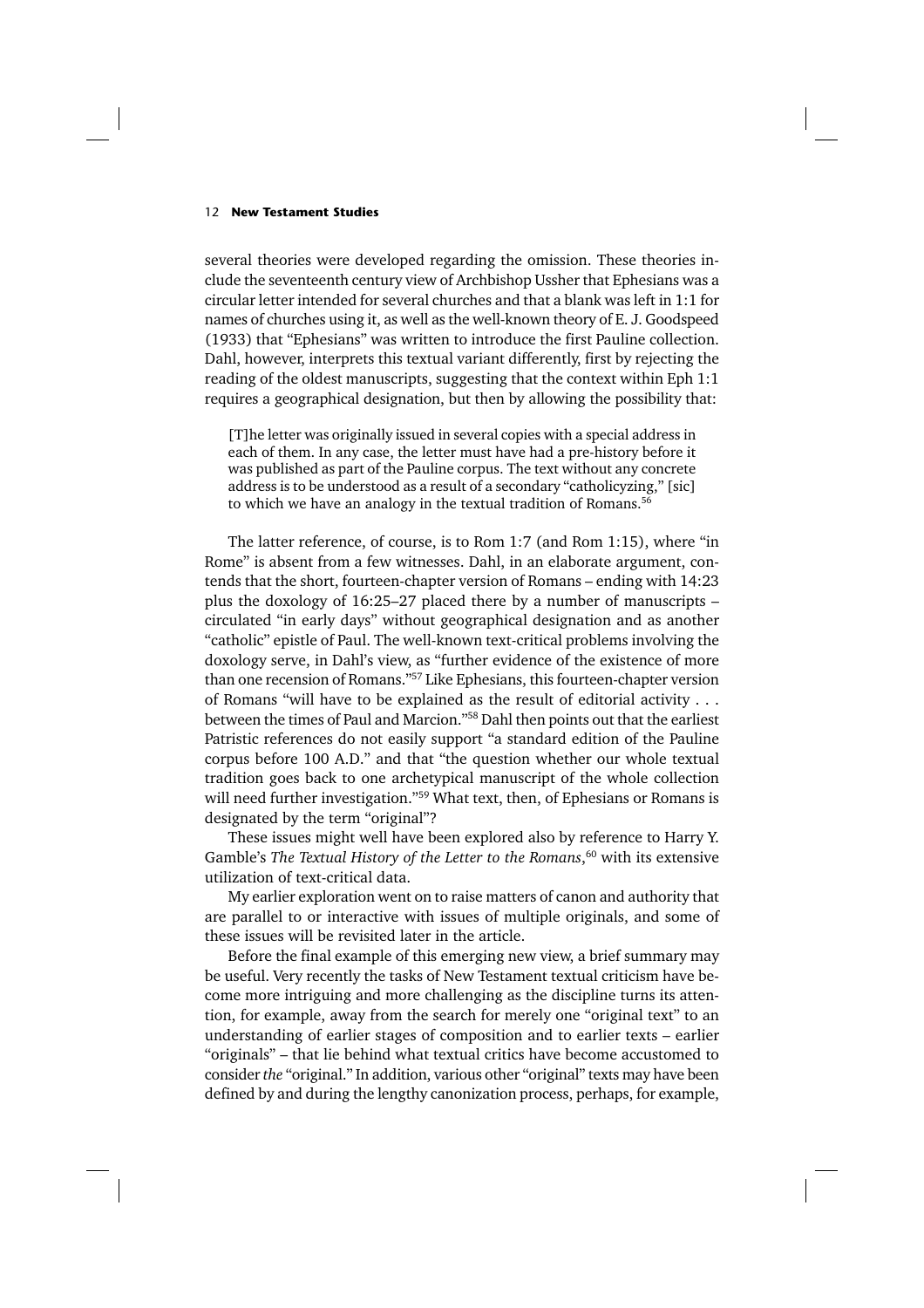at the point when the gospels or the Pauline letters were formed into collections. Finally, additional "original" texts were created as theologically motivated scribes altered the texts that were their "originals" by making the latter say what they knew them to mean. As a result, on one hand, textual critics have extended the process of textual transmission further into the past as they postulate the displacement of a previously conceived "original" by one or more preceding "originals," so that a text long thought of as "original" suddenly is recognized as derivative. On the other hand, textual critics have pushed the notion of "original" forward in time, beyond what they have usually conceived as the autographs to encompass more recent reshapings of the texts, so that the original "original" is now replaced by a new, successor "original" that circulates in the church and thereby often obscures the earlier, now dethroned original. Within this complex tangle of texts and revisions that find their life settings in a vibrant, developing, and theologically multifaceted church, what, indeed, does "original text" mean? Which "original" or "originals" ought we to seek? Or, to anticipate a more radical question, ought textual critics to seek or emphasize the search for an "original" at all? Finally, as a new dimension, what meanings are carried by the words "canon" and "canonical" as they relate to these newly recognized multiple "originals"?

*David C. Parker.* My final example of a new current in the discussion of "original text" is the work of David Parker, who comes to this issue from a different perspective in his introductory volume, *The Living Text of the Gospels*. 61 Parker begins by challenging the common belief that "the purpose of textual criticism is to recover the original text," followed by a call to examine whether there is an original text to be recovered.<sup>62</sup> Indeed, this question is "the principal theme" of his book.<sup>63</sup> But Parker does not eschew the "attempt to recover early text forms"; he does not,<sup>64</sup> because such a search is "a necessary part of that reconstruction of the history of the text without which. . . nothing can be understood."65 Yet Parker does distinguish the recovery of "earlier forms of the text" from the "original," asserting that "it does not follow that it is also necessary to recover a single original text."66 He states, "The question is not whether we *can* recover it, but why we want to."<sup>67</sup> To the question "whether the task of textual criticism is to recover the original text," Parker replies, "[I]t may be, but does not have to be,"68 and he chooses not to emphasize and often not to seek a single original.

The reasons are clear enough from the several chapter-length examples that he gives and from the larger context of his book. First, the diversity of readings in the manuscript tradition of the gospels (to which he restricts his study) reveals a text that from the beginning grew freely,<sup>69</sup> for "sayings and stories continued to be developed by copyists and readers."70 Parker affirms that the most dramatic changes in the text occurred in the first 150 years – "initial fluidity followed by stability."71 Hence, he characterizes the text of the gospels "as a free, or perhaps, as a living, text,"72 and he asks again "whether the attempt to recover a single original text is consonant with the character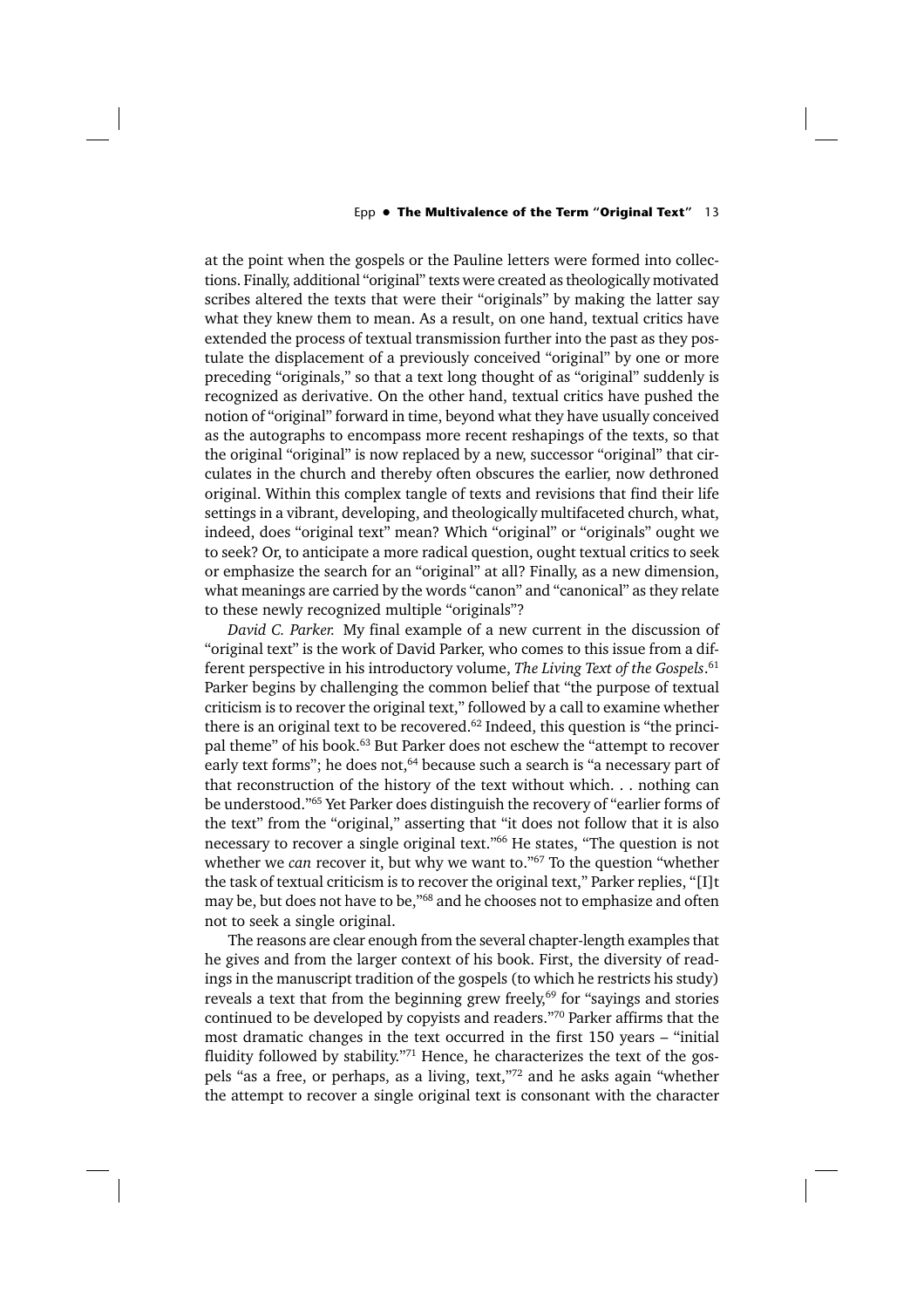of a free manuscript tradition."73 The gospels are "not archives of traditions but living texts,"74 and, therefore, "the concept of a Gospel that is fixed in shape, authoritative, and final as a piece of literature has to be abandoned."75 As he says elsewhere, "The [free] text indicates that to at least some early Christians, it was more important to hand on the spirit of Jesus' teaching than to remember the letter. . . . [T]he material about Jesus was preserved in an interpretive rather than an exact fashion."76

This conclusion bears on Parker's second reason for choosing not to pursue an original text, one that arises out of important cases where the readings in a variation unit are multiple and do not yield an easily determined original reading, or to any plausible original at all. Two examples include the gospel sayings on marriage and divorce, and the Lord's Prayer. Parker's text-critical analysis of the gospel sayings on marriage and divorce lead him to conclude that "the recovery of a single original saying of Jesus is impossible"; rather, "[w]hat we have here is a collection of interpretive rewritings of a tradition $177 - 4$ the early church rewrote the sayings in their attempt to make sense of them."78 As Parker says of a similar example, the Lord's prayer, which has six main forms in the manuscript tradition:

[A]ll six forms contribute to our understanding. Once we have discovered their existence, they will be part of the way in which we read and interpret the Lord's Prayer. We shall not be able to erase them from our minds, and to read a single original text as though the others had never existed.<sup>79</sup>

His point, of course, is that the church has been and continues to be instructed by all meaningful multiple variants, because these variants disclose how the early church dealt with or thought about theological or ethical issues.

Later, Parker treats an extended passage from Luke (the last three chapters), instead of merely small blocks of material, and finds that variants in some forty verses of the last 167 provide, as he says, "incontrovertible evidence that the text of these chapters was not fixed, and indeed continued to grow for centuries after its composition,"80 including "a significant number of passages which were added to the Gospel in order to emphasize its orthodoxy."81 "We might say," he concludes, "that Luke is not, in these early centuries, a closed book. It is open, and successive generations write on its pages."82 So, when Parker says that "the Gospel texts exist only as a manuscript tradition"<sup>83</sup> and not in an early, fixed form, he means that statement to apply not only to the past but to the present as well, allowing the richness of the manuscripts, with all of their variants and with the interpretations and insights that they offer, to illuminate not only the culture of the early church but the culture of today as well. Parker is affirming that the full manuscript tradition brings vastly more than restriction to a single original reading or text could ever provide, but this approach does not mean that all variants on divorce, for example, now have the authority traditionally ascribed only to one of those readings.' The tradition is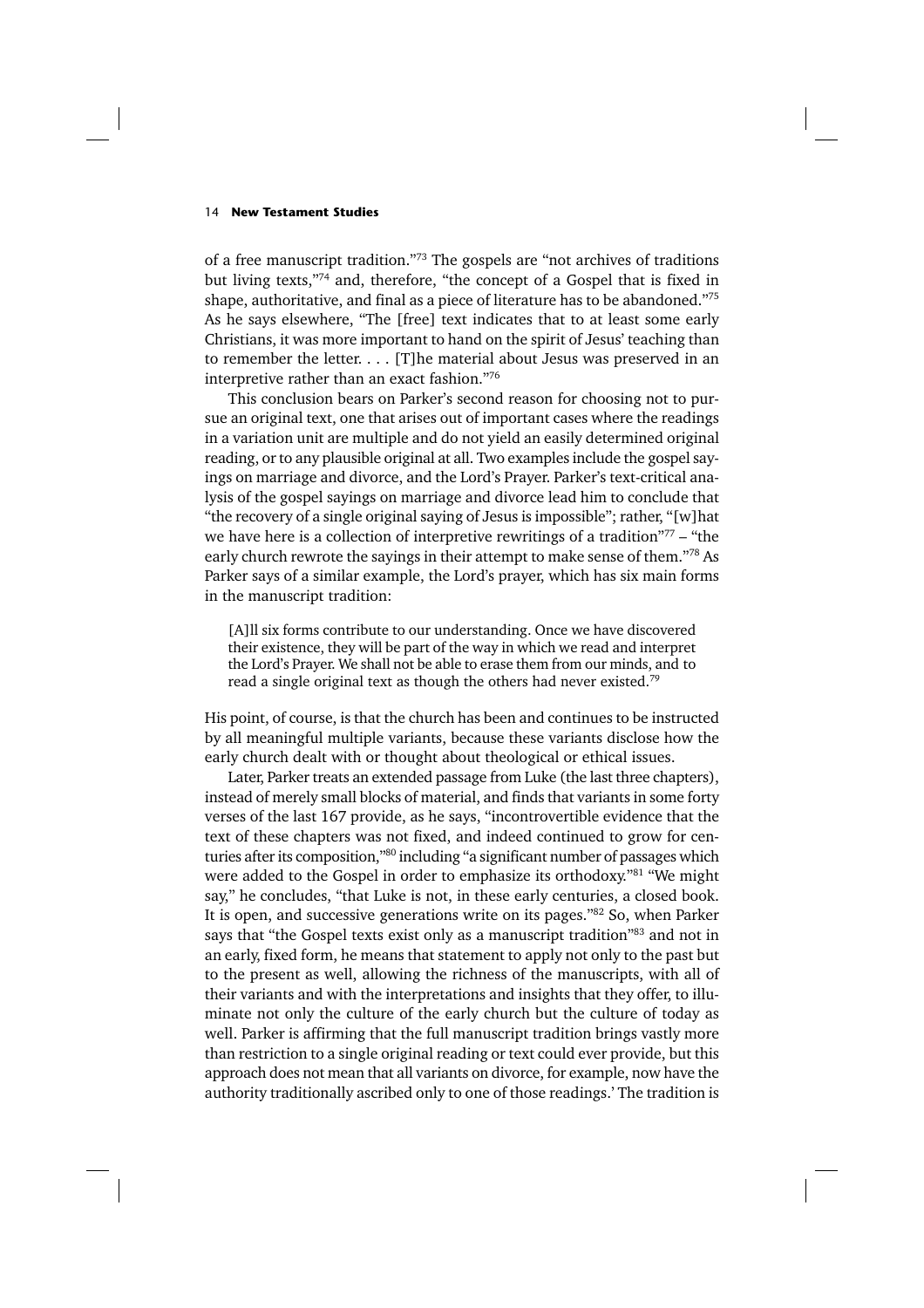manifold. . . . There is no authoritative text beyond the manuscripts which we may follow without further thought"; thus, ". . . the people of God have to make up their own minds. There is no authoritative text to provide a short-cut."84

Parker's bold statements carry us beyond merely the issue of multiple "originals" to a firm de-emphasis on the necessity or desirability of seeking a single "original text" of the New Testament or a single "original" reading in a given variation unit. In all of this discussion, however, a strong, positive thrust remains. Textual critics are encouraged to permit the New Testament's fluid and living text of the past to sustain its free, vital, unbroken, multifaceted tradition in the present and into the future – with the multiplicity of text-forms presenting "a collection of interpretive rewritings"<sup>85</sup> of that tradition and sweeping textual critics up into the flow that makes them part of that ongoing tradition and also confirms that ancient tradition as very much their own.

# Have We Moved beyond the Legitimate Domain of Textual Criticism?

As I pursued these current, progressive viewpoints and contemplated the increasing complexity of defining "original text," I was caught short by my review of a passage I had long ago marked in the Alands' *Text of the New Testament*

[T]he competence of New Testament textual criticism is restricted to the state of the New Testament text from the moment it began its literary history through transcription for distribution. All events prior to this are beyond its scope.<sup>86</sup>

Do the views described above violate the parameters of textual criticism? On this definition in the Alands' handbook, any precursor compositional levels, as usually understood and as employed above for illustrative purposes, would appear to be beyond the scope of the discipline. The context of the Alands' statement confirms this exclusion, for they refer to such matters as "composition theories" concerning the Pauline letters and the Fourth Gospel:

None of the composition theories advanced today in various forms with regard to the Pauline letters, for example, has any support in the manuscript tradition. . . . At no place where a break has been posited in the Pauline letters does the critical apparatus show even a suspicion of any interference with the inevitable deposit of telltale variants. In other words, from the beginning of their history as a manuscript tradition the Pauline letters have always had the same form that they have today.<sup>87</sup>

Yet the context leading directly to this statement in the handbook describes the "utter chaos" of the textual tradition of the end of Romans (that is, the varying placement of the doxology), precisely the text-critical data that form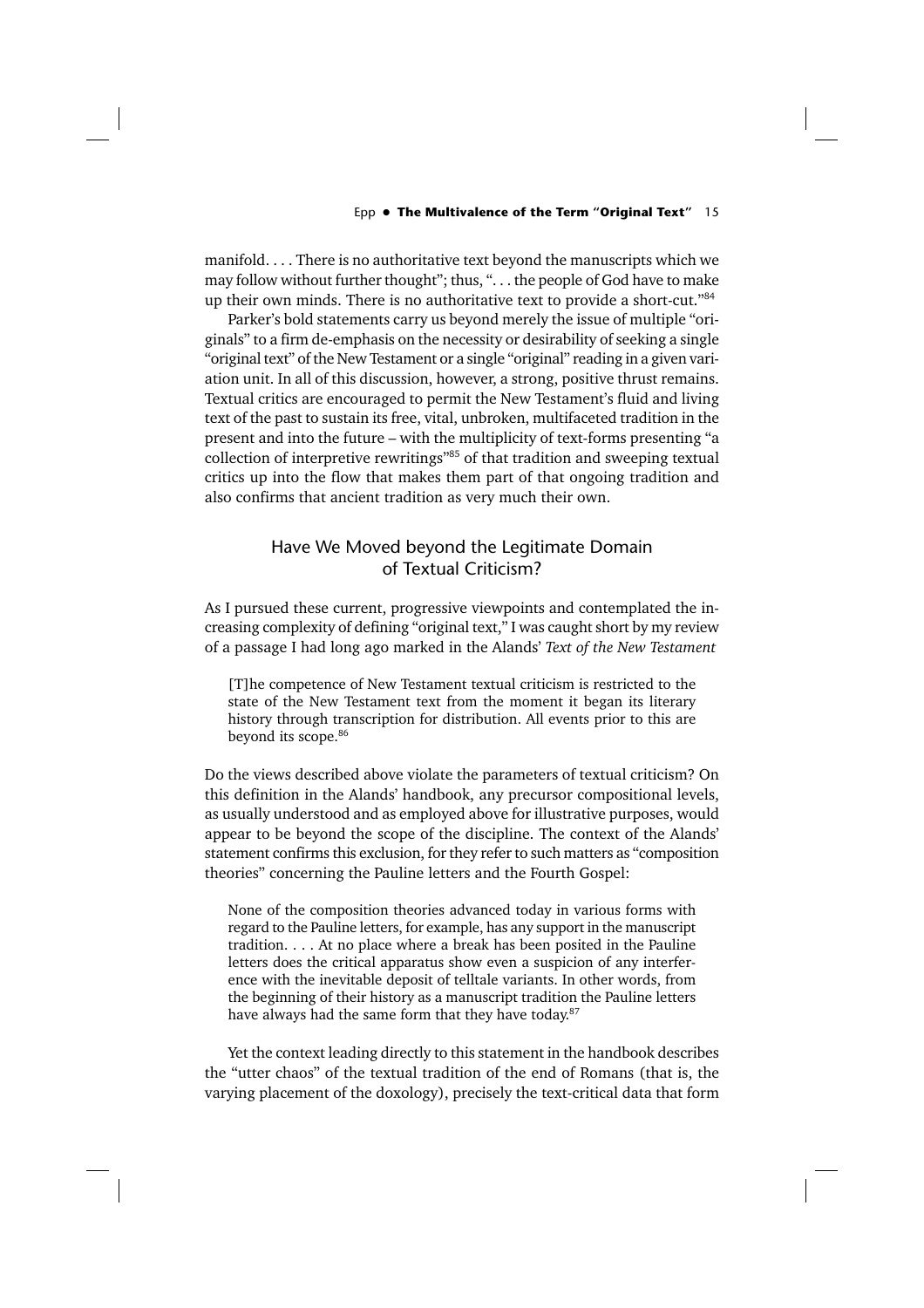the basis for the predecessor composition theories of Dahl and also of Gamble regarding both Romans and the larger Pauline corpus. Quite clearly, then, such explorations of prior compositional levels in the Pauline letters and elsewhere in the New Testament have been regarded as legitimate text-critical enterprises by various scholars, whenever textual variants, manuscript marks, or other text-critical factors appear to reflect some kind of previous textual or literary layers or some textual disruption. $88$  My own judgment also is that such explorations remain within the proper domain of textual criticism.

Moreover, do we not encounter some of the same issues that are involved in the term "original text," when we analyze the phrase in the Alands' previously cited quotation that refers to "the state of the New Testament text from the moment it began its literary history [or existence] through transcription [or copies] for distribution"? When does a writing's literary existence begin? Can the beginning of a writing's literary history be limited to the moment when copies were made and circulated (that is, the time of its "publication")? And if earlier composition levels can be detected, especially when signaled by textual variants, have textual critics not uncovered an earlier "beginning" of that writing's literary history? Or, to move forward in time, could not a literary process (such as revision or rearrangement of the text) have taken place after the first copies were made and released, thereby turning the earlier, copied version itself into a predecessor literary layer of the writing? Hence, the term "beginning" begins to take on multiple dimensions, just as "original" does, and textual critics face the possibility that the text of a writing that has been transmitted, which they presume to have stood at the beginning of that particular writing's history, now can be shown (triggered by textual variants) to have evolved from an earlier "beginning" – an "original" has had earlier "originals."

Without pursuing this further, perhaps most will agree on the following principle regarding what, in addition to the traditional investigations, falls within the proper domain of textual criticism:

Any search for textual *pre*formulations or *re*formulations of a literary nature, such as *prior* compositional levels, versions, or formulations, or *later* textual alteration, revision, division, combination, rearrangement, interpolation, or forming a collection of writings, legitimately falls within the sphere of text-critical activity *if such an exploration is initiated on the basis of some appropriate textual variation or other manuscript evidence.*<sup>89</sup>

"Other manuscript evidence" would include marginal or other sigla in manuscripts indicating uncertainty regarding placement of a passage or pointing to another textual problem. The principle enunciated here might be exemplified further under two "categories," with some random examples (though items may slip from one category to the other).

Category 1 looks behind our transmitted texts to preformulations (that is, to "pre-original" compositional levels):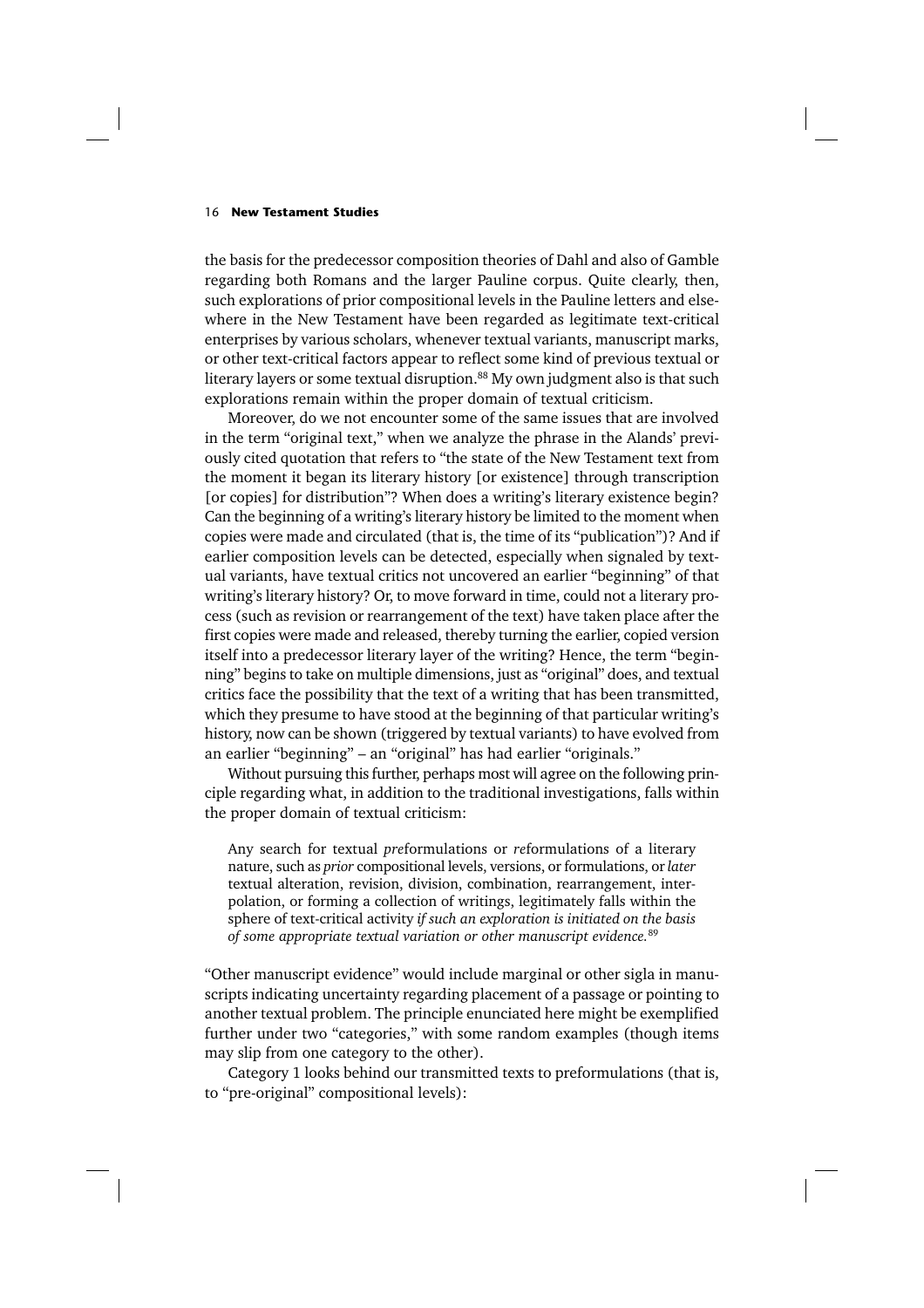1. Textual variants signaling *predecessor literary activity*, such as prior compositional levels, versions, or formulations, would provide legitimacy for, among others, the following:

Hypotheses about early sayings traditions or sources, or about early gospel harmonies – because of variant readings in the sayings of Jesus tradition (including agrapha, the *Gospel of Thomas*, etc.).

Theories about varying versions, revisions, formulations, partitions, or combinations behind, or interpolations into, or collections of the Pauline letters – because of variant readings concerning a letter's addressees, the placement of doxologies, etc., and because of manuscript sigla indicating textual problems. (These and similar phenomena might fall into Category 2.)

Consideration of dual versions of Acts or Luke-Acts – because of extensive textual variation in the B and D textual traditions.

Hypotheses about the ending of Mark – because the (later) textual tradition provides various endings to adjust for the perceived abruptness in ending the gospel with Mark 16:8. (Could be Category 2.)

Consideration of the *pericope adulterae* (John 7:53–8:11), its authenticity/ inauthenticity, and whether it was part of John, etc. – because of its several locations in manuscripts of John and Luke, its varying text-forms, its absence from early manuscripts, and because scribal sigla in other manuscripts indicate uncertainty. (Might be placed in Category 2.)

Category 2 largely looks at reformulation, the interpretive recasting of books, and especially of passages already in circulation and use (that is, at "post-original" literary activity), which, when accepted, may obscure the readings of the circulating text or, conversely, when neglected or suppressed, may be obscured by the dominant circulating textual tradition:

2. Textual variants signaling *successor literary activity*, such as reformulation or adaptation of an earlier level of composition, would provide legitimacy for the following:

Hypotheses about alterations to writings in the interest of orthodox or heretical theology or in the interest of pro- or anti-Judaic sentients or proor anti-female views, etc. – because of numerous textual variants inviting such inquiries.

Consideration of rearrangements, additions, dislocations, and interpolations in already circulating writings, such as endings of Mark, portions of John or Pauline letters, etc. – because of variant readings and varying positions or sigla in manuscripts.<sup>90</sup>

Theories about liturgical embellishments to the Lord's prayer, the Last Supper, etc. – because of multiple forms in the textual tradition.

Deliberations over the marriage and divorce sayings in the synoptic gospels – because of their tangled textual tradition.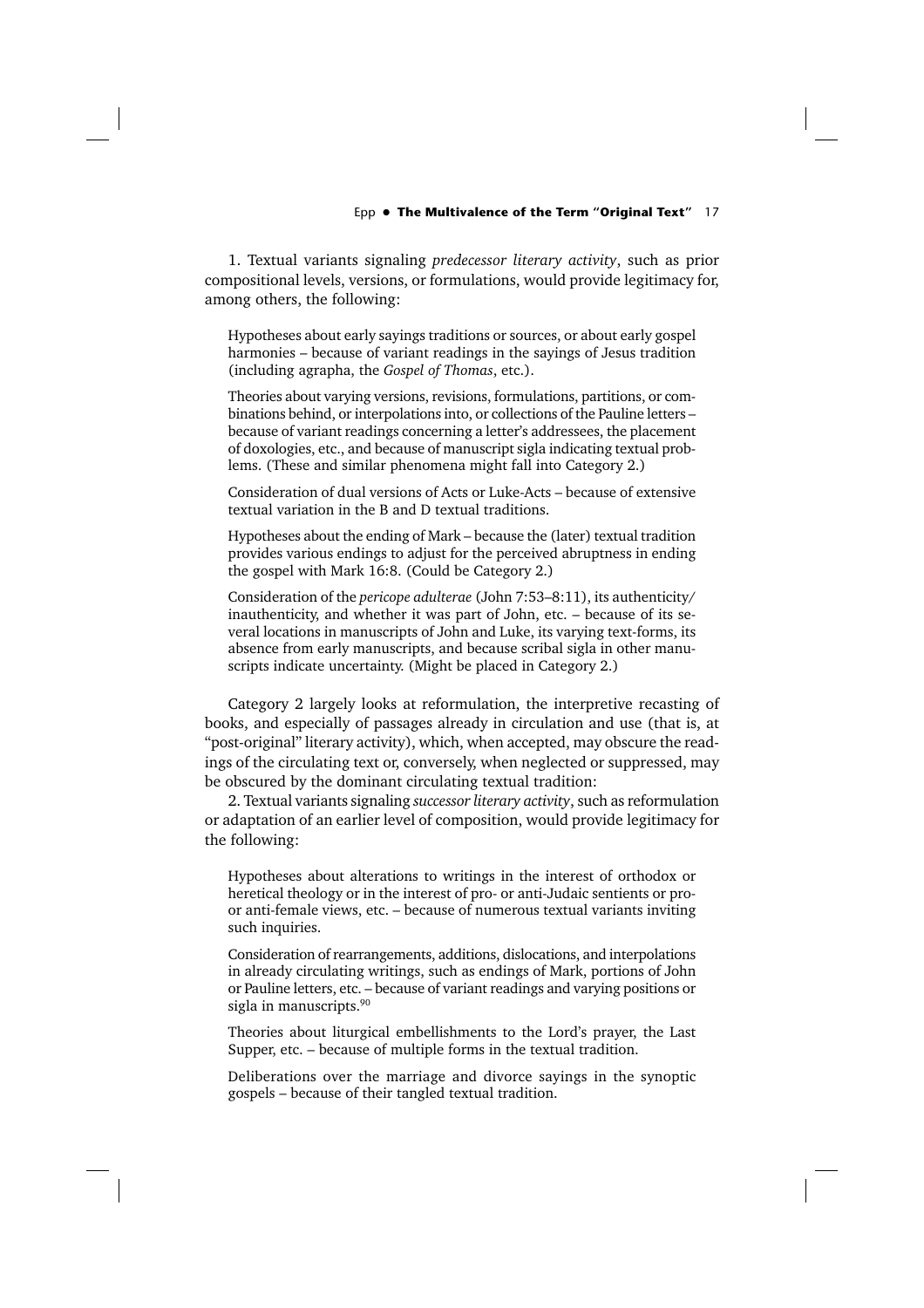As with the examples cited under category 1, many more examples could be cited here.

The explorations exemplified in these lists – and numerous others that might be added – directly and indirectly invoke the multivalence of the term "original text" and thereby enrich the text-critical discipline by opening the way for fresh insights from the varying interpretations of early Christian thought and life that they reveal. Moreover, recognizing the multivalence of "original text" ensures that New Testament textual criticism will certainly diminish and possibly relinquish its myopic concentration on an elusive and often illusive target of a single original text. Clearly, for some, these investigations of both predecessor and successor compositional activities will challenge not only the traditional object, but also the customary boundaries of New Testament textual criticism; yet, that challenge should be understood as expanding our horizons and making the discipline more broadly relevant than previously to related fields, such as literary-critical, hermeneutical, and church-historical studies.

# **The Relation of an Elusive, Multivalent "Original Text" to the Concept of "Canon"**

Text and canon have been treated together for generations, as scores of books and encyclopedia articles will attest, but more often than not their relationship has been one merely of juxtaposition rather than of interaction.<sup>91</sup> Our concern here is not so much with the long-standing and quite static juxtaposition of the two fields, but with the parallels or interaction between canon and text in the sphere of "authority." "Canon" by nature embraces authority, for it involves "measure," or "standard" – something measured and meeting a standard. When a Jewish or Christian writing has been measured and accepted as canonical (whether formally by leaders in a given region or informally in the life of a community), that writing and its text acquire authority. The "original text" of the New Testament – in its common understanding – also has been viewed as authoritative, and this point at which canon and text cross paths gives rise to penetrating questions. One example might be, if "original" is multivalent, can "canon" escape multivalence?

# Textual Variants as Canonical/Authoritative

Several issues raised by the scholars whose views have been discussed in this article lead directly to this interaction between textual criticism and canon, that is, to the point at which they intersect over the concept of authority. One may begin by noting the extensive similarity between Parker's view of "the living text" and the emphasis developed by the "Chicago School" of New Testament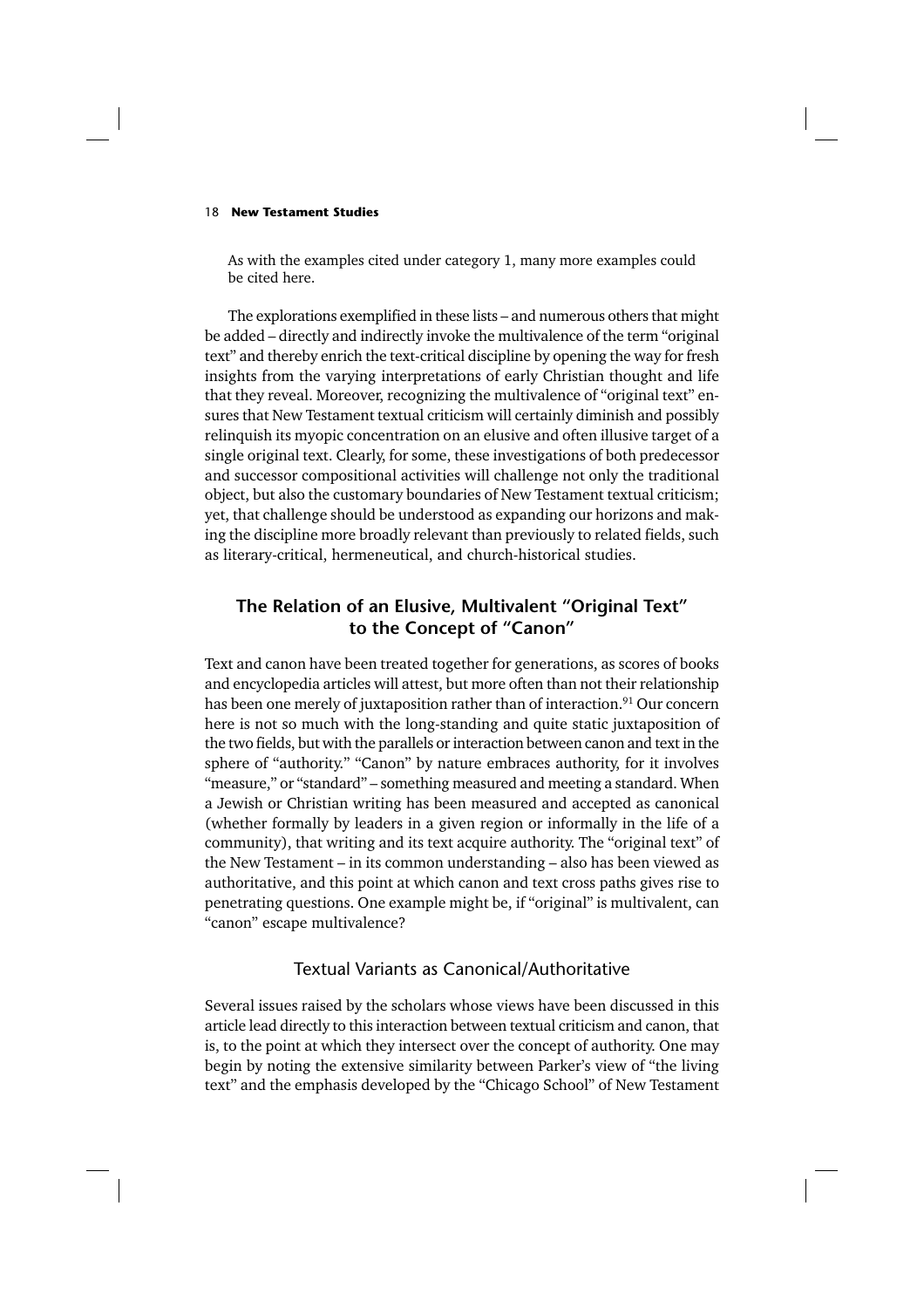textual criticism in the years before and after World War II, for, as I will discuss later in this section, those scholars also viewed the New Testament text as "a living body of literature," which, through scribal changes in a vibrant theological and practical context, opened a window upon the history of the church and its doctrine. I refer especially to the studies of Donald W. Riddle, Ernest C. Col well, and Merrill M. Parvis, surrounded by their distinguished Chicago colleagues, Edgar J. Goodspeed, Harold R. Willoughby, and Alan Wikgren, and, by extension, to graduates of this University of Chicago program, notably Kenneth W. Clark. The relevant view was summarized and highlighted in ten pages of the introduction to my 1966 monograph on Codex Bezae,<sup>92</sup> in which I labeled it "Present-day Textual Criticism." This designation, I fear, was a quarter-century premature, for it was that long before the major work of Bart Ehrman exemplified this new understanding of textual criticism and nearly thirty years until David Parker engaged in it – though quite independently, it would appear. What exactly was the view that emerged from Chicago?

Its roots can be traced back directly to Kirsopp Lake in 1904, in the context of his often-quoted evaluation of Westcott-Hort, though many readers may fail to move beyond that evaluation to Lake's programmatic statement. Lake characterized Westcott-Hort's edition as a "splendid failure" – ". . . it was one of those failures which are more important than most successes."93 As a result, Lake continues, it can no longer be supposed that the textual critic can immediately edit the original text; editing of local texts must come first, and this step complicates the task because the exegete must now "expound the meaning, not of Westcott and Hort's text, but of the ecclesiastical Bibles in use at different times. . . . We need to know what the early Church thought [a passage] meant and how it altered its wording in order to emphasize its meaning."94 Thirty-some years after Lake's assessment, Riddle wrote this impassioned paragraph:

The legitimate task of textual criticism is not limited to the recovery of approximately the original form of the documents, to the establishment of the "best" text, nor to the "elimination of spurious readings." It must be recognized that every significant variant records a religious experience which brought it into being. This means that there are no "spurious readings": the various forms of the text are sources for the study of the history of Christianity.<sup>95</sup>

Later Riddle refers to "the unreality of that common abstraction . . . the 'original' text from which all variants were derived." He continues:

Of course the New Testament writers wrote something. But what is the use of picturing this original copy? It had no status as a sacred document; no reverence for it as Scripture was accorded it until a century after its writing; it was valued only for its practical value; it was early and frequently copied.<sup>96</sup>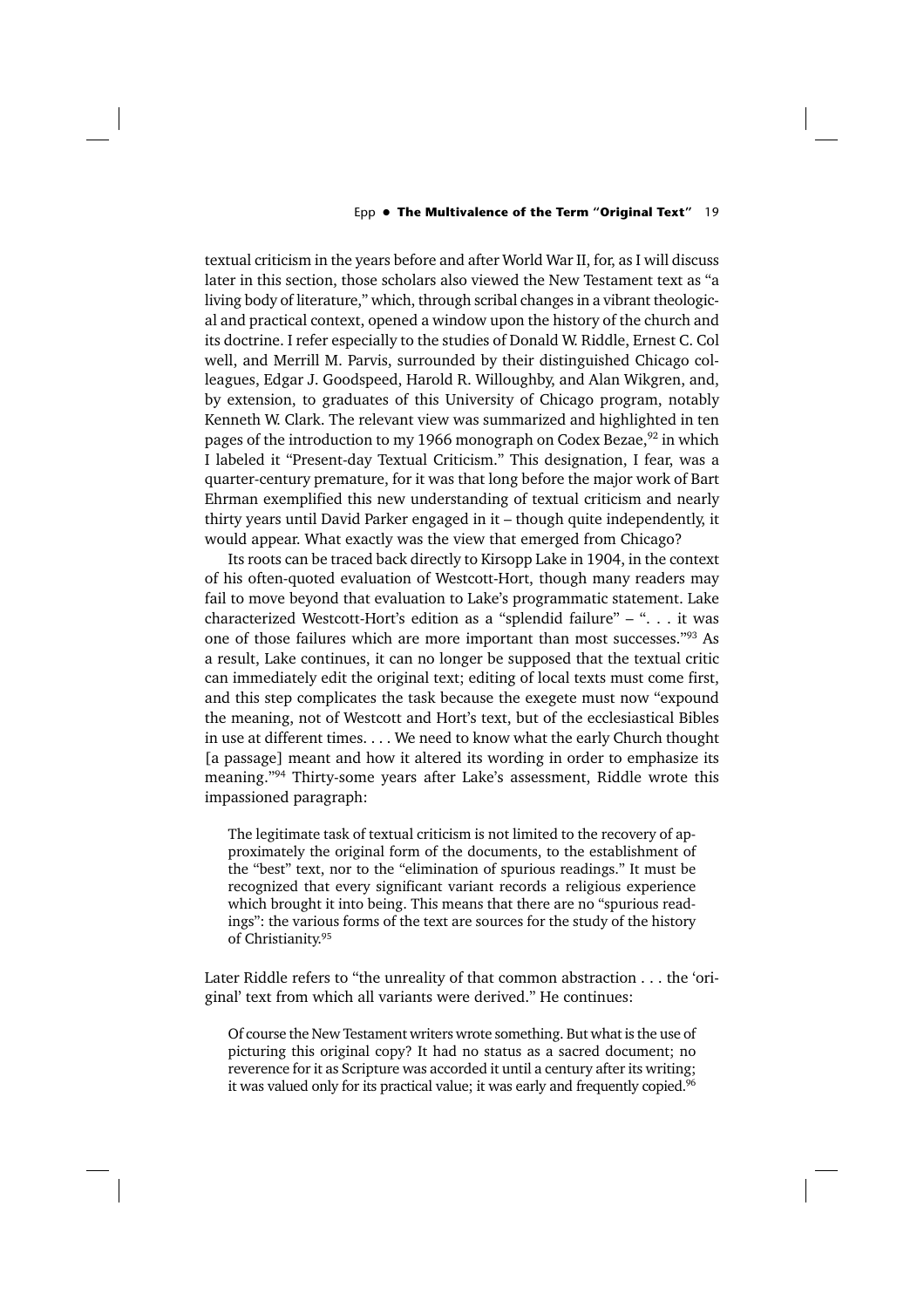Merrill Parvis echoes these notions regarding "spurious" readings:

All are part of the tradition; all contribute to our knowledge of the history of Christian thought. And they are significant contributions because they are interpretations which were highly enough thought of in some place and at some time to be incorporated into the Scripture itself.<sup>97</sup>

Thus textual variants and canon meet in dynamic fashion; not only are the variants that find their way into the canonical text of the church designated canonical, but also those that did not. "Canon" suddenly takes on more than one meaning or level. Parvis, however, goes further. Even when we have approached the autographs, he says, we still have only one form of the tradition. Then, almost lamenting the invention of printing, he states that prior to its use "the Scripture was a living body of literature, which was constantly being enriched as it was interpreted and reinterpreted by each succeeding generation."98

A year later, across the Atlantic, Erich Fascher spoke of reflective scribes of the New Testament in this fashion: "The interpreting copyist moves between text and copy and forces his interpretation upon his later readers, since he has yet no knowledge of an authoritative text."<sup>99</sup> This assertion regarding the lack of an authoritative text, and the similar statement by Riddle quoted above, were not, however, to be tolerated by another Chicago scholar, Ernest Colwell. After strong statements that "most variations . . . were made deliberately," and that "[t]he majority of the variant readings in the New Testament were created for theological or dogmatic reasons," he turns an old assumption on its head:

Most of the manuals and handbooks now in print (including mine!) will tell you that these variations were the fruit of careless treatment which was possible because the books of the New Testament had not yet attained a strong position as "Bible." The reverse is the case. It was because they were the religious treasure of the church that they were changed.<sup>100</sup>

Colwell adds:

The paradox is that the variations came into existence because these were religious books, sacred books, canonical books. The devout scribe felt compelled to correct misstatements which he found in the manuscript he was copying.101

Colwell's statements suggest that textual alteration was encouraged rather than discouraged by the notion of canonicity, which would suggest, in turn, that when effecting a theologically motivated textual reformulation, a scribe was actually making a canonical decision – an independent (or perhaps a community) enhancement to the New Testament canon. This hypothesis suggests, finally, that canon formation was a process operating at two quite distinct levels: first, at the level of church leaders in major localities or regions of Christianity,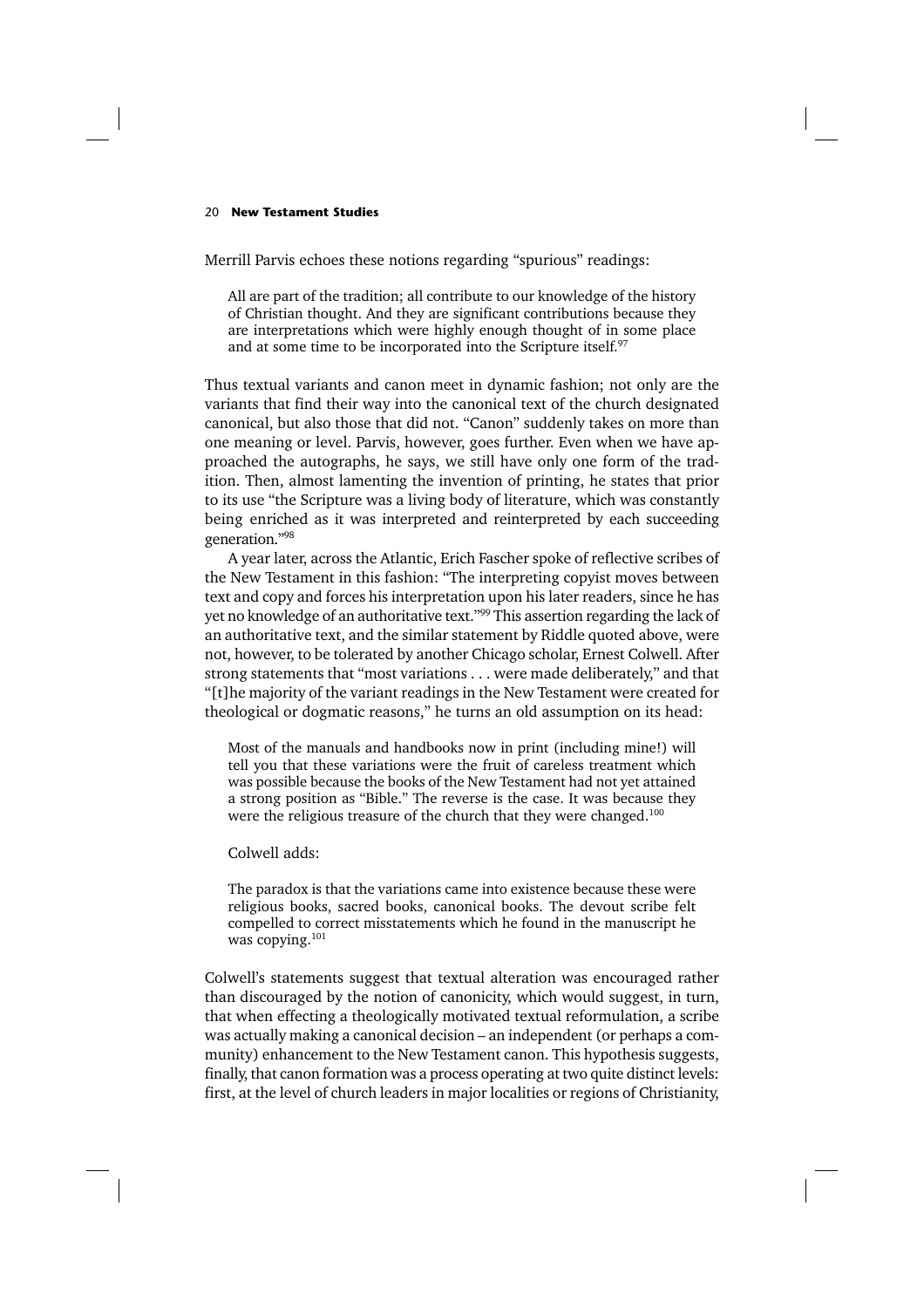who were seeking broad consensus on which *books* were to be accepted as authoritative; and, second, also at the level of individual scribes (though it might be assumed that usually they would represent a monastic or some other small community), whose interest would be in *individual variants* that would express appropriately their theological or liturgical understanding of portions of their already authoritative church writings.

From these notions flows a torrent of questions that can be treated here only by referring quickly to some examples, mostly discussed or alluded to in the preceding text of this article. First, however, it might be helpful to remember that gospels and epistles, though scribes copied them word by word, undoubtedly were read holistically in early Christian worship and use, and not discretely as is the tendency in critical scholarship. Early Christians, therefore, would not likely raise the "canonical" questions illustrated here, but would have treated as "canon" whatever text-form of a gospel or letter had reached them in the transmission process. For instance, if they possessed a gospel expanded by harmonization or by liturgical embellishment, they would not likely have noticed or been concerned – unless the reader or hearer were, for example, an Origen!102 Consider the following inquiries:

First, in what sense were or are competing variant readings "canonical" (for example, in the marriage and divorce sayings), or to what extent were or are variants "canonical" that textual critics now reject but that were once authoritative scripture in the fourth or fifth centuries, or even the seventeenth century (for example, additional endings of Mark, or numerous readings of the *textus receptus* preserved in the King James Version)?

Second, was or is the doxology in Romans "canonical" after 14:23, after 15:33, or after 16:23, or after both 14:23 and 16:23 where several manuscripts put it? Or was this doxology never part of Romans, as attested by other manuscripts and church writers? And if a fourteen-chapter Romans was a literary successor to a sixteen-chapter Romans, which form of Romans is "original" and which is "canonical"?<sup>103</sup>

Third, was or is Romans "canonical" or "original" with or without "in Rome" in Rom 1:7 and 1:15? Or are both in some sense canonical and in some sense original? The same questions arise about "in Ephesus" in Eph 1:1.

Fourth, the Lord's prayer has six main forms in our textual tradition. Was, for instance, the Matthean phrase (6:13), "but rescue us from evil," "canonical" also in the Gospel of Luke for the numerous manuscripts that have it in their texts of Luke 11:14? Was the final phrase in Matthew's version (at 6:13), "For the kingdom and the power and the glory are yours forever," "canonical" for the many witnesses carrying it (despite the clear evidence that it represents a successor, liturgical rewriting)?

Fifth, was or is the Book of Acts "canonical" in its B-text-form or its D-textform, or both?

Finally, to change the focus of these questions and to return to one raised at the outset of this discussion, if "original" is multivalent, can "canon" escape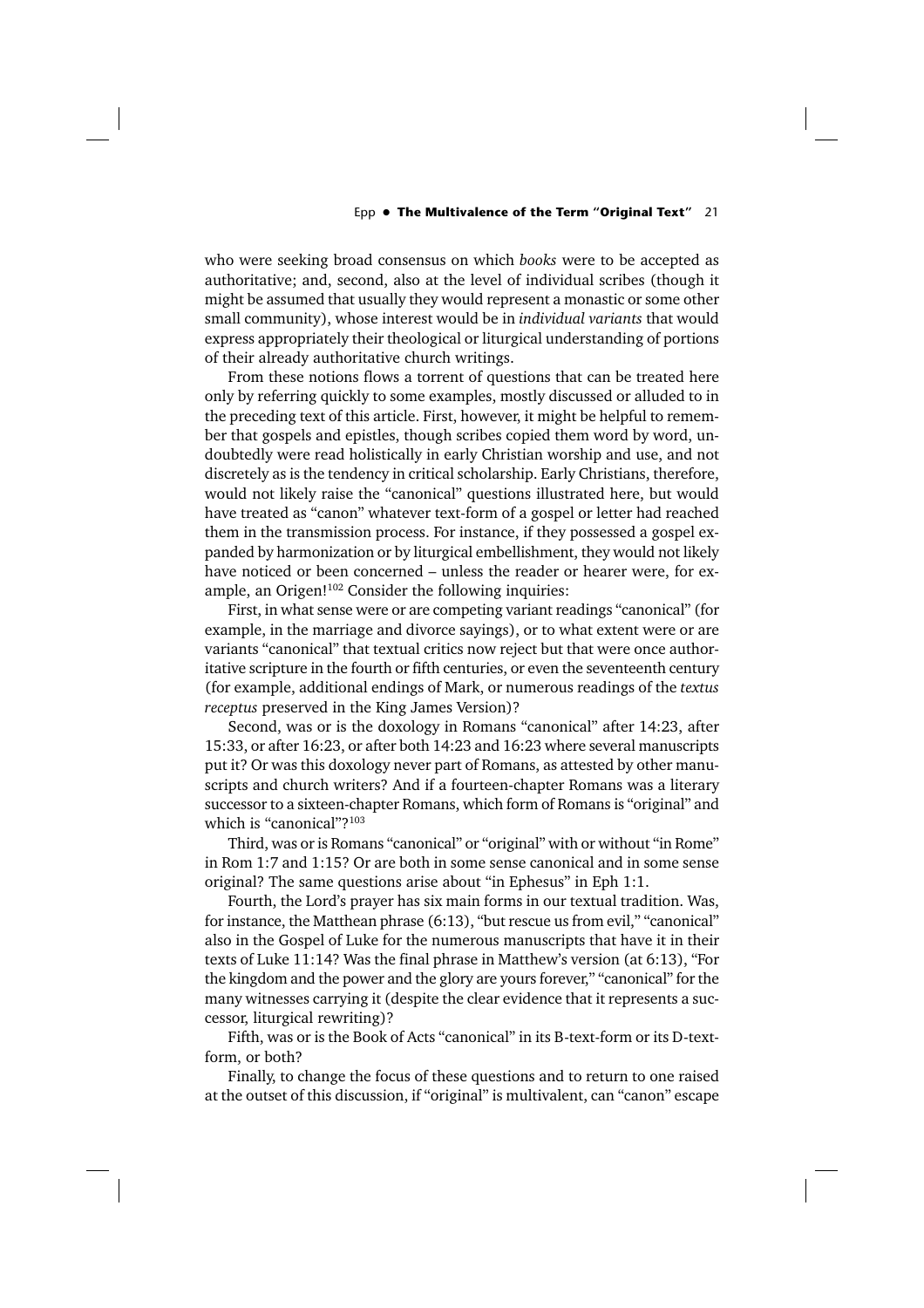multivalence? What does "canon" or "canonical" mean? Just as each of the 5,300 Greek New Testament manuscripts and the perhaps 9,000 versional manuscripts is an "original," so each of these thousands of manuscripts likely was considered "canonical" when used in the worship and teaching of individual churches – and yet no two are exactly alike. Consequently, each collection or "canon" of early Christian writings during the centuries-long process of canonization was likewise different, whether in the writings it included and excluded or – more likely – in the detailed content of those writings as represented in their respective manuscripts, with their varying textual readings. As for the latter – if one follows the insights of the Chicago School – interpretive variant readings had authority in one Christian community or another. So "canon" and "canonical," which inherently involve authority, have varying dimensions of meaning at various times and in diverse places, and "canon" is no less polyvalent than "original text."

# Proposed Dimensions of Meaning in the Term "Original Text"

It is clear that the notion of multiple "originals" is implicit in some and explicit in others of the several new views surveyed. These various "originals" or, better, "dimensions of originality" might be viewed as functioning in four ways with respect to the New Testament text. However, because the term "original" no longer has its apparent or traditional meaning, an alternate terminology – terms that do not confuse the issue (as "original" does) but that clarify or at least are neutral – is required. I shall try the term "text-form" as the common designation in all of the proposed dimensions:

First, a *predecessor text-form*, that is, a form of text (or more than one) discoverable behind a New Testament writing that played a role in the composition of that writing. Such a predecessor might have affected either larger or smaller portions of a writing. In less careful language, $104$  this predecessor is a "precanonical original" of the text of certain books, representing an earlier stage in the composition of what became a New Testament book.

Second, an *autographic text-form*, that is, the textual form as it left the desk of Paul or a secretary, or of other writers of portions of what became our New Testament. Whole books in this dimension of originality would normally be close in form to the New Testament writings as we possess them – except in two important cases: when they have been subject to reformulation by the forces operative in one or both of the next two dimensions of originality. Most often, later reformulations of this autographic form would have affected some or many of its individual variation units rather than the entire book in wholesale fashion.

Third, a *canonical text-form*, that is, the textual form of a book (or a collection of books) at the time it acquired consensual authority or when its canonicity was (perhaps more formally) sought or established, such as when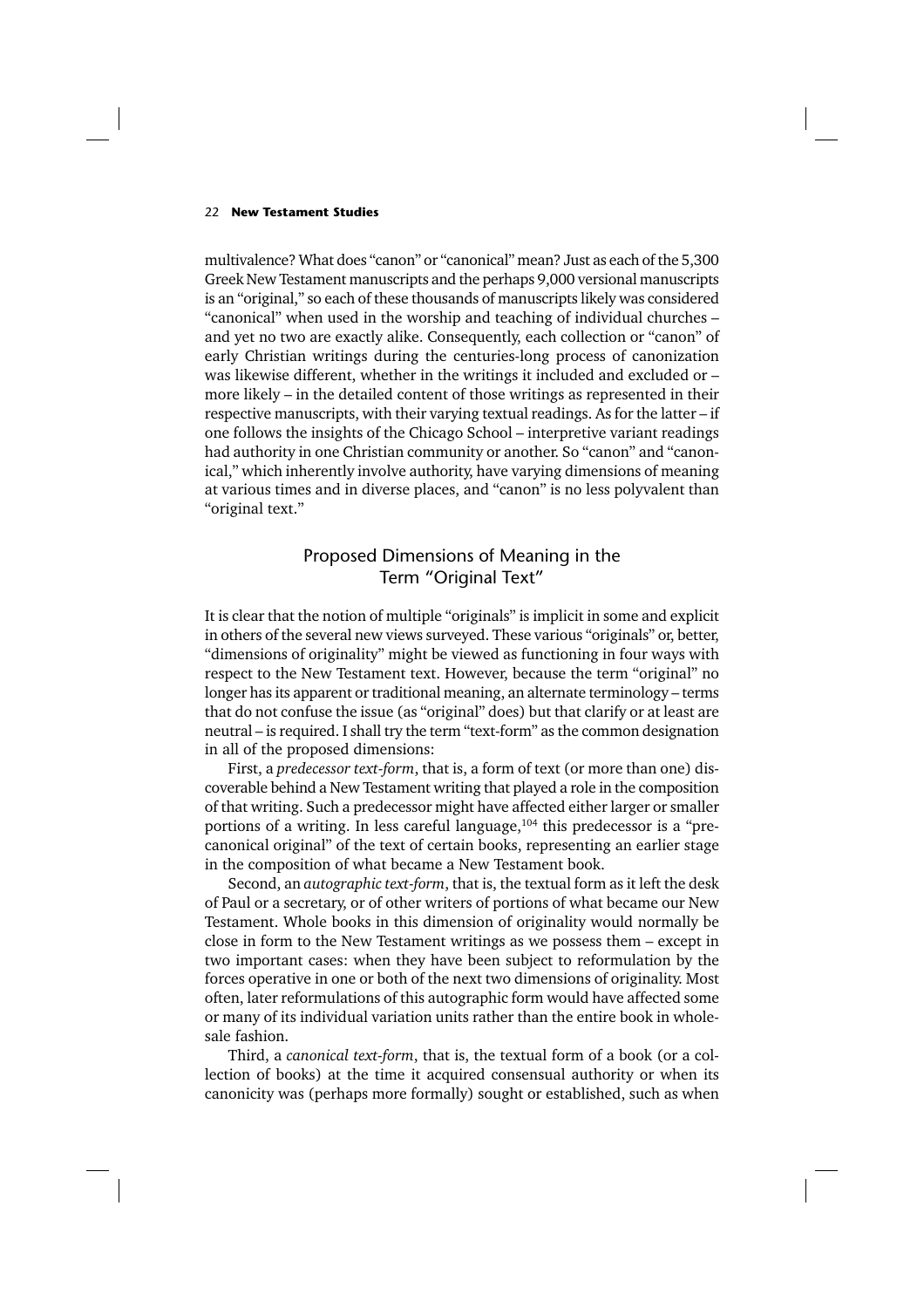a collection was made of the Pauline letters or of the fourfold gospel, or – at the level of detail – when phrases like "in Rome" or "in Ephesus" might have entered or been removed from the text. A major difficulty, of course, is determining the point at which "canonicity" – however defined – was attributed to a writing. ("Canonical original" may be a tolerable label, but it really should be designated "'canonical' 'original,'" because of the multi-valence of both terms. Thus the complexities multiply!)

Fourth, an *interpretive text-form*, representing any and each interpretive iteration or reformulation of a writing – as it was used in the life, worship, and teaching of the church – or of individual variants so created and used. Actually, then, the interpretive text-form is a newly interpreted text that replaces the prior "original" upon which it has imposed its fresh reformulation. Examples abound in the works of Ehrman and Parker (noted earlier) and in those of many other textual critics who have explored text-critical reformulations motivated by theological, liturgical, ideological, historical, stylistic, or other factors. There is, then, a real sense in which every intentional, meaningful scribal alteration to a text creates a new text-form, a new "original," though we may not wish to carry the matter to this extreme (if only out of practical considerations).

A series of distinctions such as this one veils numerous complexities. Of first importance is the caveat that, while these characterizations describe ways in which the various text-forms may have functioned and how they may be related to one another, they should not be understood as being discrete entities or as having a linear relationship. Nor will every writing or variation unit have incarnations in all of these text-forms: some will have one, others more. For example, an autographic text-form may really be, as far as one can tell, a canonical text-form and/or an interpretive text-form. That is, if an autographic textform has predecessor text-forms, it is simultaneously an interpretive text-form, or, if it has emerged from the canonical process without reformulation, it will be identical with its canonical text-form. It should be clear also that, despite some 300,000 variant readings in the New Testament manuscript tradition, there will not always be sufficient variants or other manuscript indications to provide clear knowledge of what a given text represents among these possibilities. For instance, it seems fair to say that something both mechanical and creative has happened prior to, during, and after the composition of our various gospels and that a letter like Romans has a complex history of transmission; thus there is sufficient warrant for one or another of our labels in these cases, and certainly something has happened to yield two noticeably divergent textual streams in Acts, and so forth. Yet, in some larger pieces and in innumerable smaller ones, little may have affected the texts or, where a text has been altered for one reason or another, the reformulation may have left no trace in the manuscript tradition, forever obscuring the earlier "original." Textual critics should not expect, therefore, that a search for one or more of the multivalent "originals" or text-forms will be easy or certain – should they choose to launch it. Yet, in so many instances textual critics have adequate data in their long and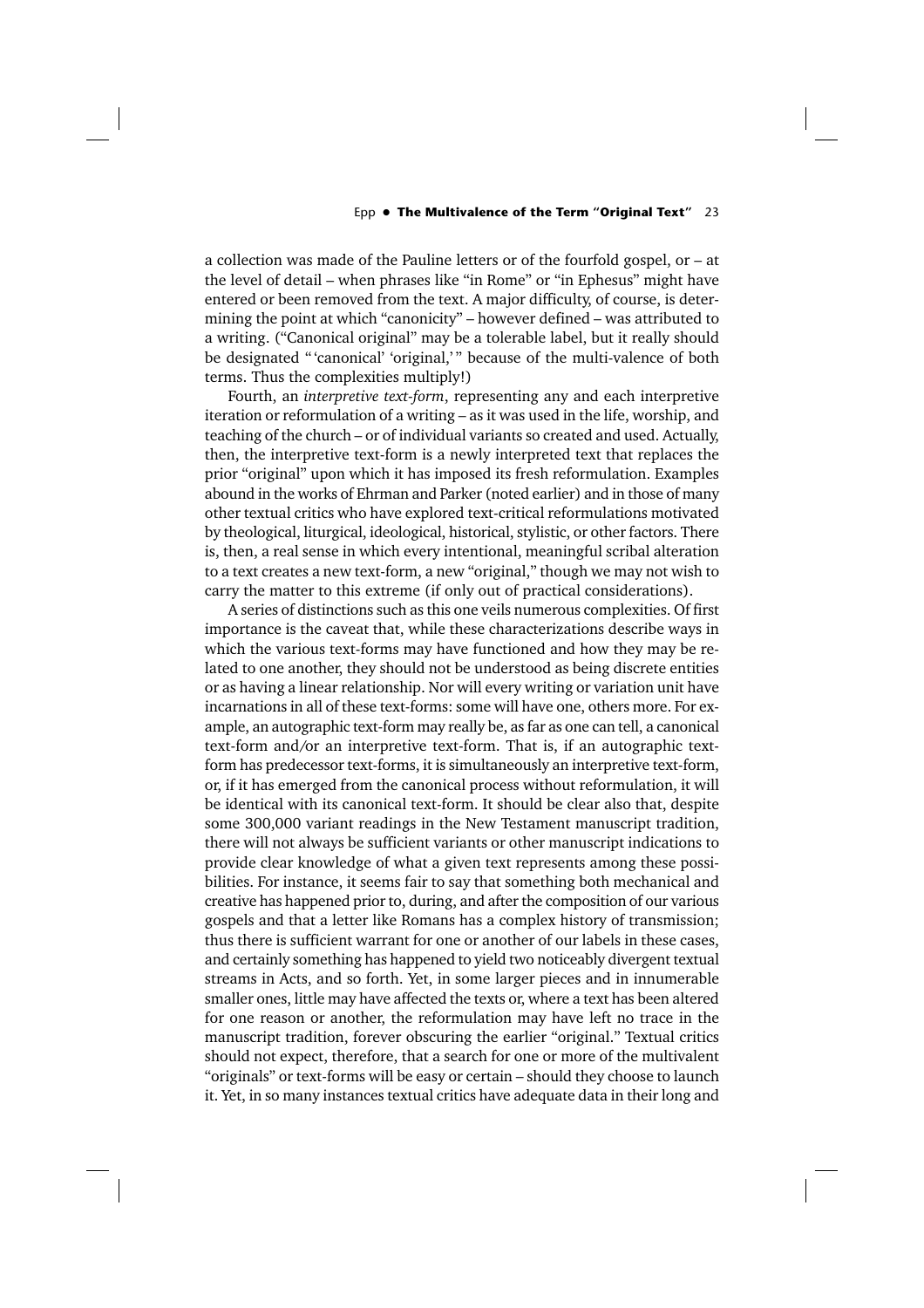rich New Testament textual tradition to make the search for dimensions and functions of "originality" a worthwhile and fruitful one. In any event, the multivalence of the term "original" is a reality not to be denied.

# The Distance between the Disciplines of Textual Criticism and Canon

Text and canon may be juxtaposed quite properly as twin disciplines that are in some sense foundational or basic to the biblical fields, and they may also be seen, quite correctly, as interactive in areas where the notion of "authority" is present. It is at the latter point, however, that I think a distinction must be drawn between the two, showing that in essence text and canon stand at a distance from one another. Canon, by definition, is concerned with and contains authoritative material – in the case of Christianity, authoritative writings that were or became normative for faith and practice. Canon by definition also involves limitations, even if the placing of limits was not accomplished immediately in the early church or by easily recognized criteria.

Our earlier survey of the use of the term "original text" in text-critical handbooks permits the deduction that over several generations New Testament textual critics have been socialized into thinking of a single original text as their object. That approach, in turn, may suggest at first glance that the text-critical discipline, too, is necessarily concerned with authority. After all, in simpler times, this single "original text" was more often than not identified with the autographs, and the autographs with the canonical, authoritative New Testament text that was the standard for Christian faith and practice (as, for example, in Nolan [discussed earlier]: "the genuine text of the sacred canon"105). Recent and current views are making it clear, however, that no easy equivalence exists between "original" texts and "canonical" texts, because each term is multivalent. Thus, there is no more a single "canonical" text than there is a single "original"; our multiplicities of texts may all have been canonical (that is, authoritative) at some time and place. To paraphrase Parker, the canon of the New Testament should be viewed "as a free, or perhaps, a living *canon*" and therefore "the concept of a *canon* that is fixed in shape, authoritative, and final as a piece of literature has to be abandoned."106 The same vitality, the same fluidity that can be observed in textual variation carries over to canonicity.

As a result of this conclusion, textual criticism as a discipline is not automatically and necessarily concerned with authority. For example, difficult though it may be, if one can establish a text or reading to be "as close as possible" to an autographic text-form that appears unaffected by predecessor or successor text-forms, does that text-critical decision in fact create an authoritative text or reading? – "authoritative" in the sense of theologically normative? My answer is clearly negative; rather, it means only that a scholarly decision has been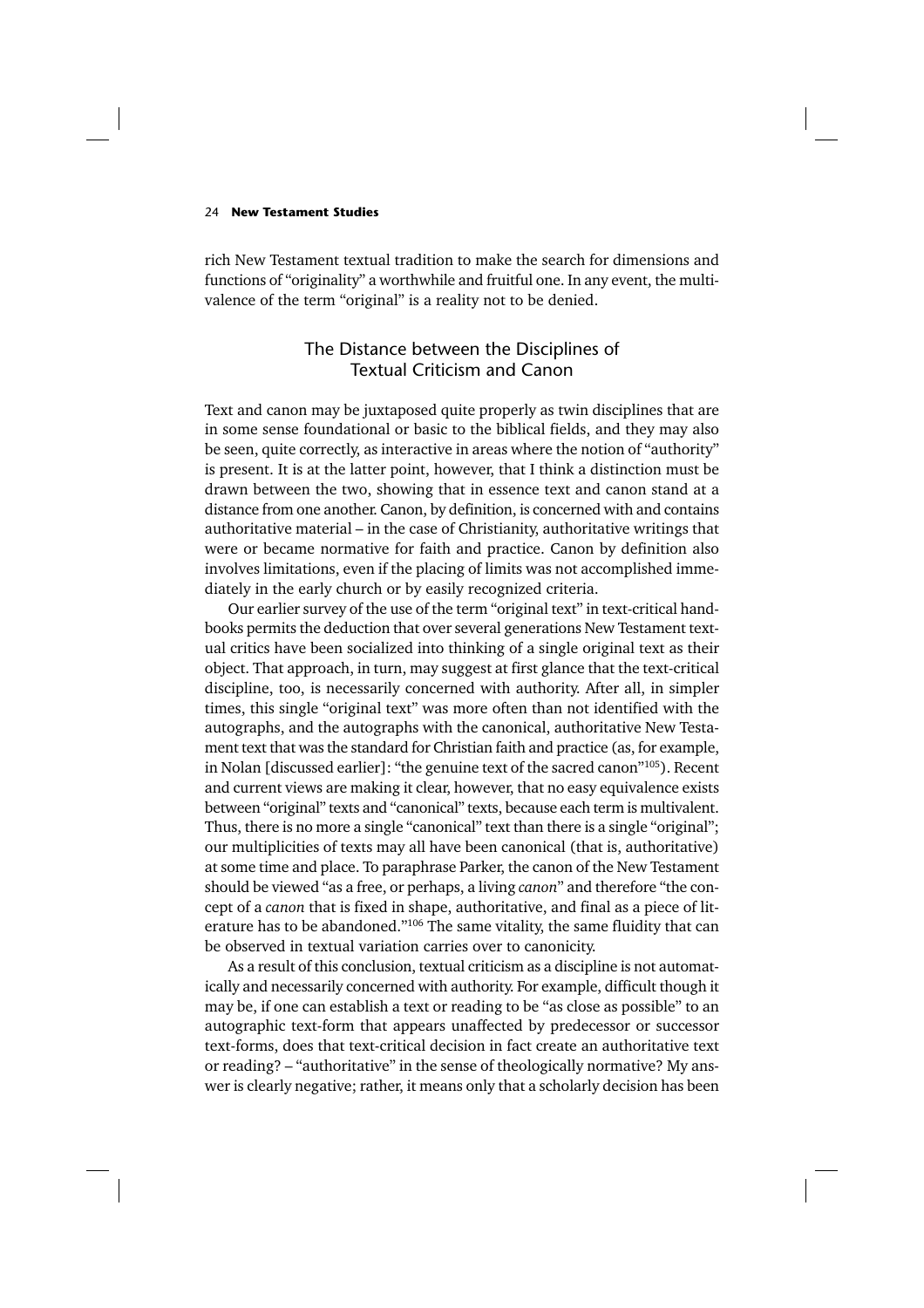reached that affirms a given text or reading to be "as close as possible" to an apparently un-preformulated and un-reformulated text-form. The text-critical discipline per se carries with it no normative implications and imposes no theological overlay onto such a text or variant. As I have emphasized earlier,<sup>107</sup> some (perhaps many) textual critics may be seeking an authoritative "original" New Testament text and may choose to identify it with an authoritative "canon," but such a goal is neither intrinsic to textual criticism as a historicalcritical discipline, nor is it within the domain of textual criticism to place a theological overlay on either its purposes or its results. In the same breath, however, I wish also to emphasize that every textual critic has full freedom to perform his or her text-critical work within any chosen theological framework, but that choice constitutes a fully separate, voluntary, additional step and one not intrinsic to or demanded by the discipline.108

# **Conclusion**

As New Testament textual criticism moves into the twenty-first century, it must shed whatever remains of its innocence, for nothing is simple anymore. Modernity may have led many to assume that a straightforward goal of reaching a single original text of the New Testament – or even a text as close as possible to that original – was achievable. Now, however, reality and maturity require that textual criticism face unsettling facts, chief among them that the term "original" has exploded into a complex and highly unmanageable multivalent entity. Whatever tidy boundaries textual criticism may have presumed in the past have now been shattered, and its parameters have moved markedly not only to the rear and toward the front, but also sideways, as fresh dimensions of originality emerge from behind the variant readings and from other manuscript phenomena.

Nor (for those who choose to work within a theological framework) is textual criticism a "safe" discipline – a phrase I have heard for four decades – that can be practiced without challenge to theological convictions or without risk to faith commitments or truth assertions. I doubt that it ever was "safe" – at least for any who have thought through the implications of our myriad variation units, with their innumerable competing readings and conceptions, as well as the theological motivations that are evident in so many. But if it has been a "safe" discipline, it is safe no more. And if it has been or is now conceived to be a "narrow" or neatly circumscribed discipline, either by those inside or outside the field, it is narrow no more. Any who embrace it as a vocation will find its intellectual challenges to have been increased a hundredfold by its enlarged boundaries and broadened horizons, which extend into codicology and papyrology and also into related early Christian, classical, literary, and sociological fields, all of which favor accommodation of the richness of the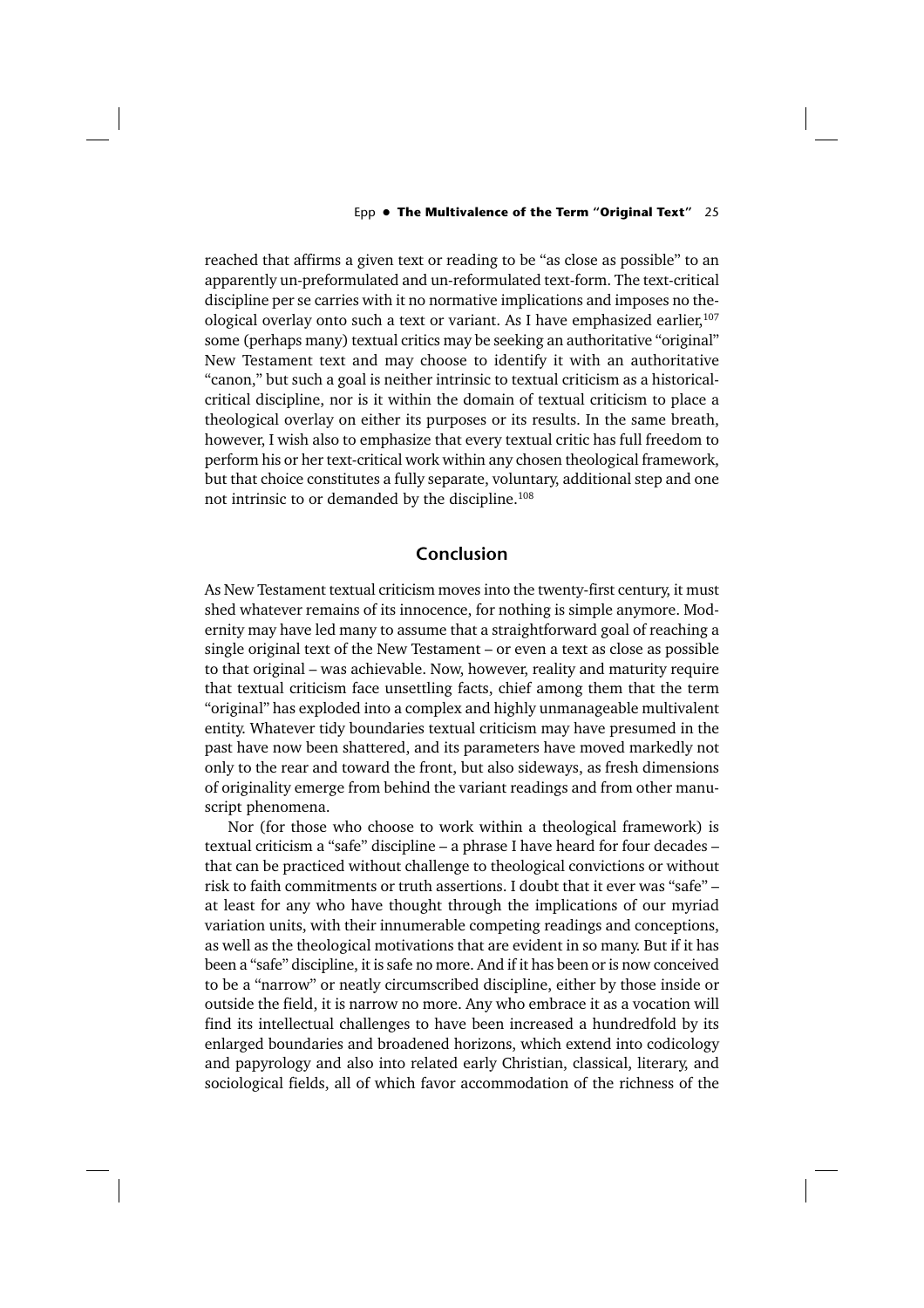manuscript tradition, with its multiplicity of texts and its multivalent originals, rather than the myopic quest for a single original text. Both broad training and knowledge, and a capacity to tolerate ambiguity will be high on the list of requisite qualifications for its practitioners. A decade ago François Bovon warned that "[s]pecialization is already revealing its limitations. Textual critics should reach back into the discipline of codicology and forward into the field of hermeneutics,"109 and Martin Hengel, in his 1993 presidential address before the Studiorum Novi Testamenti Societas, also regretted that New Testament textual criticism has become highly specialized and insisted that "it must again become a shared task, especially since burning theological and historical issues lurk behind it."110 Though not all will agree, it appears to me that promising avenues of cooperative research have been opened by these recent and current viewpoints and that New Testament textual criticism now is poised to contribute to the understanding of early Christianity more broadly and more richly than ever before.

# **Notes**

This article is based on a paper presented at the New Testament Textual Criticism Section, Society of Biblical Literature Annual Meeting, Orlando, Florida November 1998. An earlier exploration of several of the issues appeared in an excursus on "The Intersection of Textual Criticism and Canon" (73–91) in Eldon Jay Epp, "Textual Criticism in the Exegesis of the New Testament, with an Excursus on Canon," in Stanley E. Porter, ed., *Handbook to Exegesis of the New Testament* (NTTS 25; Leiden; Brill, 1997) 45–97. The author wishes to thank ElDoris B. Epp, Ph.D., for her critique and suggestions at crucial points in the writing of this article.

- 1. Johann Leonhard Hug, *Hug's Introduction to the New Testament* (trans. from the German 3d ed.by David Fosdick Jr. with notes by Moses Stuart; Andover, MA: Gould & Newman, 1836) 70–71 [German original, 1808; 3d ed., 1826]. I have not found the 1808 ed., but I have checked the 2d (1821) and 4th (1847) German eds., where the language is identical to that translated in the English ed.
- 2. Ibid., 85.
- 3. Ibid., 86.
- 4. See the extensive discussion in Emanuel Tov, *Textual Criticism of the Hebrew Bible* (Minneapolis: Fortress; Assen/Maastricht:Van Gorcum, 1992), esp. chap. 3B on "The Original Shape of the Biblical Text," 164–80. Note Tov's comments elsewhere: "Textual criticism deals with the origin and nature of all forms of a text, in our case the biblical text. This involves a discussion of its putative original form $(s)$ ...." (1); and "... the concept of an 'original text' necessarily remains vague" (11). For various views of "original" text, with critique, see James A. Sanders, "The Task of Text Criticism," in Henry T. C. Sun, Keith L. Eades, et al., eds., *Problems in Biblical Theology: Essays in Honor of Rolf Knierim* (Grand Rapids: Eerdmans, 1997) 315–27, esp. 319–22; 325; and idem, "Stability and Fluidity in Text and Canon," in Gerard J. Norton and Stephen Pisano, eds., *Tradition of the Text: Studies Offered to Dominique Barthèlemy in Celebration of His 70th Birthday* (OBO 109; Göttingen: Vandenhoeck & Ruprecht, 1991) 205–6; 213–14; 217. It would be fruitful to compare these views with those in New Testament textual criticism, but that is beyond the scope of the present discussion.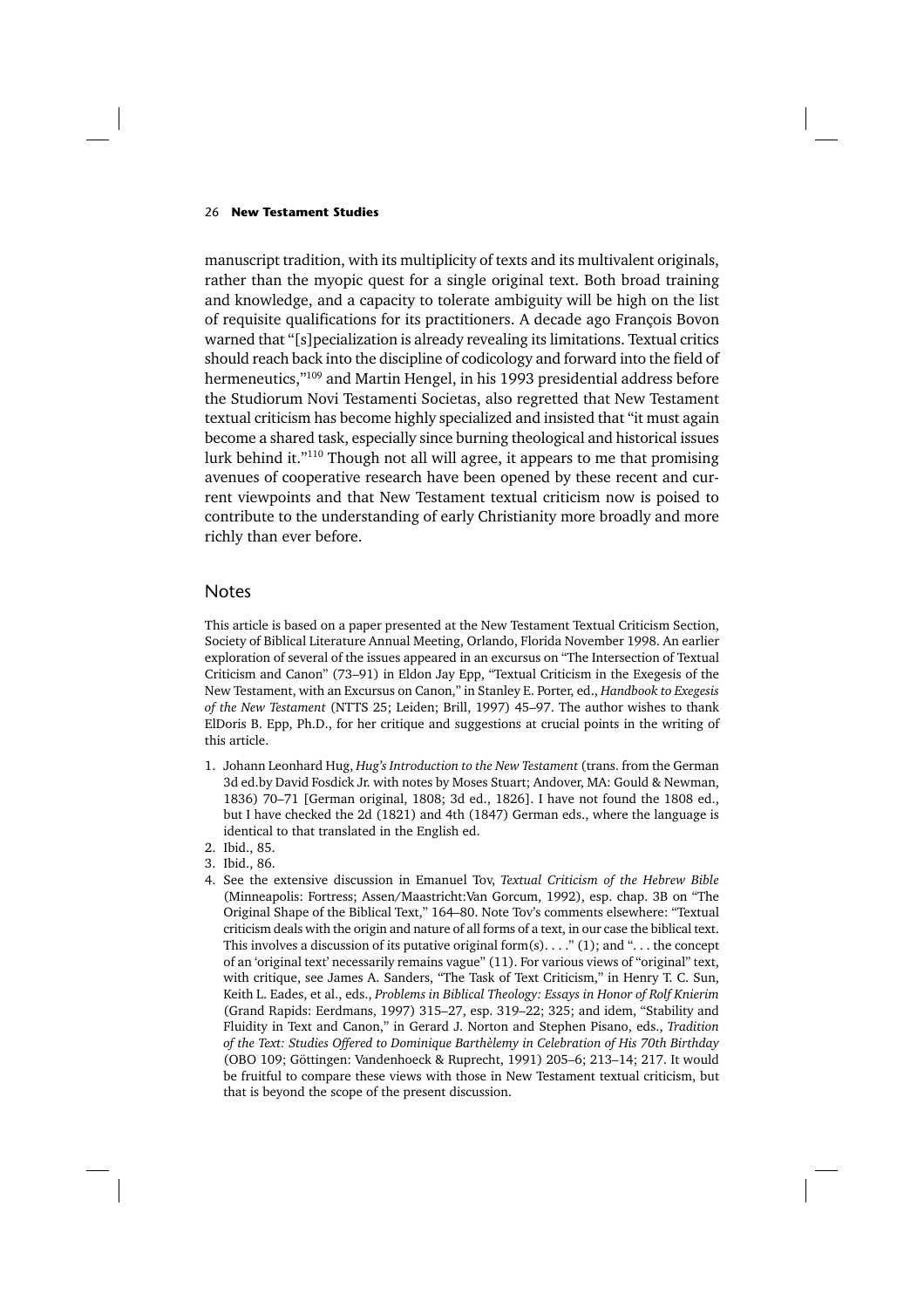- 5. I was struck by one of Fenton John Anthony Hort's emphases in his three-page description of textual criticism: "textual criticism is always negative, because its final aim is virtually nothing more than the detection and rejection of error" (Brooke Foss Westcott and Fenton John Anthony Hort, *The New Testament in the Original Greek* [2 vols.; Cambridge: Macmillan, 1881–82; 2d ed., 1896] 2. 3. Perhaps this statement or at least such sentiment – repeated too often – has contributed to the morosity of some practitioners and to the view of many outsiders that textual criticism is a dull if not moribund discipline. A subsidiary purpose of the present paper is to demonstrate the broad relevance, the deep vitality, the high excitement, and the positive reach forward of current New Testament textual criticism.
- 6. Frederick Nolan, *An Inquiry into the Integrity of the Greek Vulgate or Received Text of the New Testament: In Which the Greek Manuscripts Are Newly Classified, the Integrity of the Authorised Text Vindicated, and the Various Readings Traced to Their Origin* (London: Rivington, 1815) 2–3.
- 7. Thomas Rawson Birks, *Essay on the Right Estimation of Manuscript Evidence in the Text of the New Testament* (London: Macmillan, 1878) 1; compare v. Also, in the strongly apologetic, biased writings of John William Burgon (and of his followers up to the present time), clear-cut definitions are to be expected. Burgon writes, "The object of textual criticism . . . is to determine what the Apostles and Evangelists of Christ actually wrote – the precise words they employed, and the very order of them" (Burgon's posthumous work, Edward Miller, ed., *The Traditional Text of the Holy Gospels Vindicated and Established* [London: Bell, 1896] 19). Elsewhere Burgon refers to establishing "the true text"  $(p. 6)$ .
- 8. Westcott and Hort, *The New Testament in the Original Greek*, 2. 1. Further on the relationship between autograph and original text, see 2. 66–68. The progress of textual criticism, Hort says, consists "in approximation towards complete ascertainment of definite facts of the past, that is, towards recovering an exact copy of what was actually written on parchment or papyrus by the author of the book or his amanuensis" (p. 3).
- 9. Casper René Gregory, *Canon and Text of the New Testament* (International Theological Library; Edinburgh: T. & T. Clark, 1907) 485.
- 10. Alexander Souter, *The Text and Canon of the New Testament* (1913; 2d ed., London: Duckworth, 1954) 3. Similarly, Frederic G. Kenyon, *The Text of the Greek Bible: A Student's Handbook* (2d ed.; London: Duckworth, 1953) 12: "If the author's original manuscript had survived, it would of course be unnecessary to trouble about later and less accurate copies of it, or the work of revising editors. . . ." This sentiment is echoed, for example, in J. Harold Greenlee, *Introduction to New Testament Textual Criticism* (1964; rev. ed.; Peabody, MA: Hendrickson, 1995) 2.
- 11. J. Harold Greenlee, *Introduction*, 11.
- 12. Frederic G. Kenyon, *Handbook to the Textual Criticism of the New Testament* (1912; 2d ed., London: Macmillan, 1926) 1–2. A qualified statement appears in his *Text of the Greek Bible*, 9.
- 13. Marie-Joseph Lagrange, *Critique textuelle, II: La critique rationnelle* (2d ed.; EtB; Paris: Gabalda, 1935) vii.
- 14. Kurt Aland and Barbara Aland, *The Text of the New Testament: An Introduction to the Critical Editions and to the Theory and Practice of Modern Textual Criticism* (trans. Erroll F. Rhodes; 2d ed.; Grand Rapids, MI: Eerdmans; Leiden: Brill, 1989) v.
- 15. Ibid., 280. This principle is reminiscent of Hort: "Where there is variation, there must be error in at least all variants but one; and the primary work of textual criticism is merely to discriminate the erroneous variants from the true" (Westcott and Hort, *The New Testament in the Original Greek*, 2. 3).
- 16. Aland and Aland, *Text of the New Testament*, 291–92.
- 17. With the discovery and publication of sixteen additional New Testament papyri from Oxyrhynchus ( $\mathfrak{P}^{100-} \mathfrak{P}^{115}$ ), of which thirteen date at or prior to the turn of the third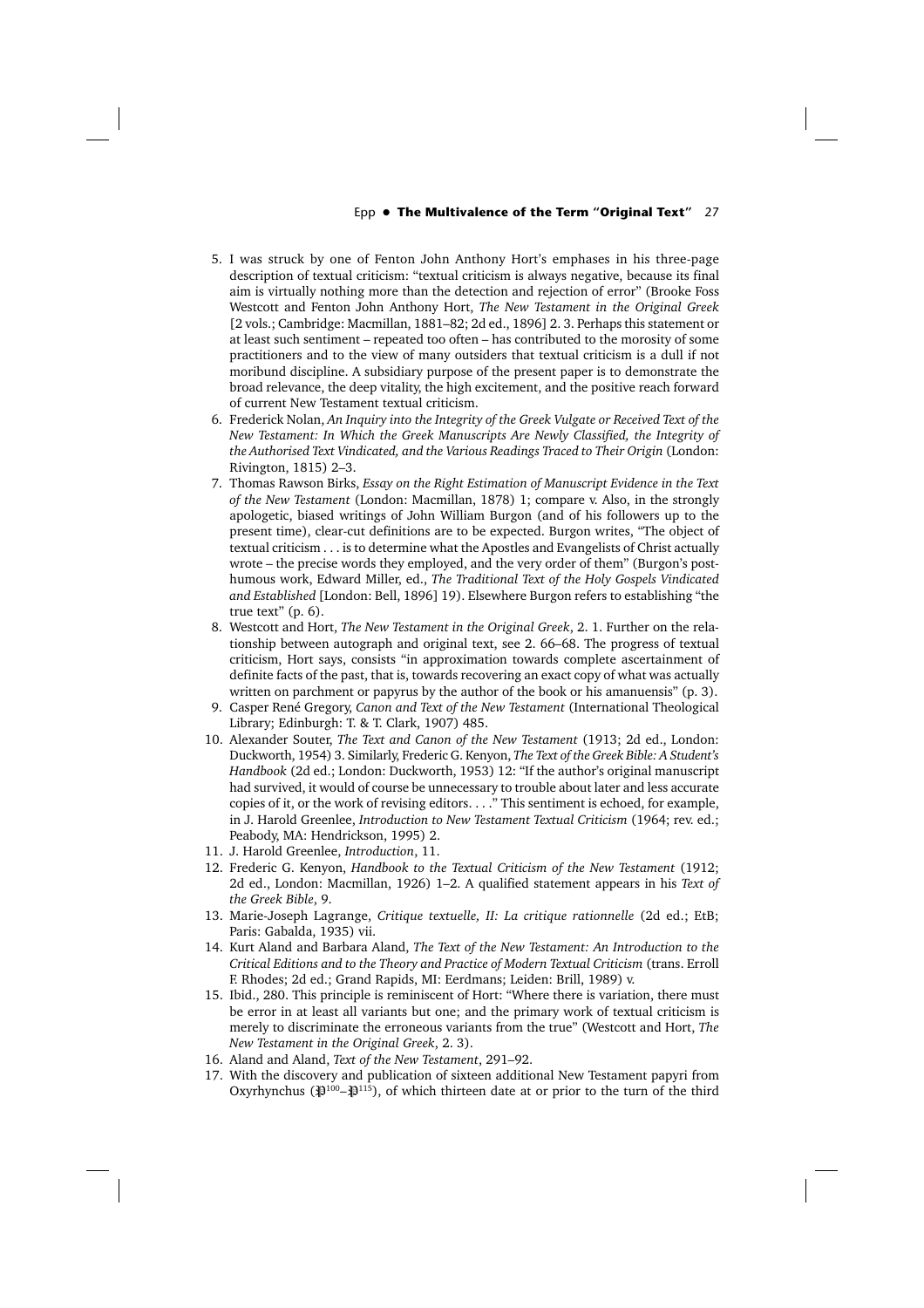into the fourth century ( $\mathfrak{P}^{100}$ – $^{104}$ ;  $\mathfrak{P}^{106}$ – $^{109}$ ;  $\mathfrak{P}^{111}$ ; and  $\mathfrak{P}^{113}$ – $^{115}$ ), this important group of early papyri now numbers sixty-one. For the forty-eight listed in 1989, see Aland and Aland, *Text of the New Testament*, 56–57; 93. For the new papyri, see the listing in *Bericht der Hermann Kunst-Stiftung zur Förderung der neutestamentlichen Textforschung für die Jahre 1995 bis 1998* (Münster: Hermann Kunst-Stiftung, 1998) 14–18; for the texts, see vols. 64 (1997), 65 (1998), and 66 (1999, forthcoming) of *The Oxyrhynchus Papyri* (Greco-Roman Memoirs 84–86; London: The British Academy by the Egypt Exploration Society).

- 18. Kurt Aland, "The Twentieth-Century Interlude in New Testament Textual Criticism," in Ernest Best and Robert McLachlan Wilson, eds., *Text and Interpretation: Studies in the New Testament Presented to Matthew Black* (Cambridge: Cambridge University Press, 1979) 11.
- 19. Kurt Aland, "Der neue 'Standard-Text' in seinem Verhältnis zu den frühen Papyri und Majuskeln," in Eldon J. Epp and Gordon D. Fee, eds., *New Testament Textual Criticism: Its Significance for Exegesis: Essays in Honour of Bruce M. Metzger* (Oxford: Clarendon Press, 1981) 274–75.
- 20. Bruce M. Metzger on behalf of and in cooperation with the Editorial Committee of the United Bible Societies' Greek New Testament, *A Textual Commentary on the Greek New Testament* (1971; 2d ed., Stuttgart: United Bible Societies, 1994), orig. ed., xiii; 2d ed., xv.
- 21. Bruce M. Metzger, *The Text of the New Testament: Its Transmission, Corruption, and Restoration* (1964; 1968; 3d ed., Oxford; Oxford University Press, 1992).
- 22. Ibid., 150.
- 23. Ibid., 186.
- 24. Ibid., v.
- 25. Samuel Prideaux Tregelles, *An Account of the Printed Text of the Greek New Testament; With Remarks on Its Revision upon Critical Principles* (London: Bagster, 1854) 174. Tregelles's preface is less cautious, however: through textual criticism "we know, on grounds of ascertained certainty, the actual *words and sentences* . . . in the terms in which the Holy Spirit gave it" (viii [italics in original]). Yet, on the first page of his large handbook, a rewriting and revision of Thomas Hartwell Horne's *An Introduction to the Critical Study and Knowledge of the Holy Scriptures* (11th ed. by Horne, John Ayre, and S. P. Tregelles; 4 vols.; London; Longman, Green, Longman, and Roberts, 1860) 4. 1, Tregelles defines textual criticism as "that species of criticism which has to do with the ascertainment, as far as is practicable, of what it was that the writer of any ancient work actually wrote." Tregelles's work appeared earlier and separately, with the same definition, in *An Introduction to the Textual Criticism of the New Testament* (London: Longman, Green, et al., 1856) 1.
- 26. Westcott and Hort, *The New Testament in the Original Greek*, 2. 1; my emphasis.
- 27. Benjamin Breckinridge Warfield, *An Introduction to the Textual Criticism of the New Testament* (1886; 7th ed., London: Hodder & Stoughton, 1907) 15; my emphasis. The omission of the italicized portion may be found, as a random example, in Brevard S. Childs, *The New Testament As Canon: An Introduction* (Philadelphia: Fortress, 1985) 522 (see n. 108 below). Warfield also speaks of the need to restore the texts "substantially to their original form" (11).
- 28. See, for example, the following: Frederick Henry Ambrose Scrivener, *A Plain Introduction to the Criticism of the New Testament for the Use of Biblical Students* (2 vols.; 4th ed. by Edward Miller; London: Bell, 1894) 1. 5; Eberhard Nestle, *Introduction to the Textual Criticism of the Greek New Testament* (trans, from 2d German ed.; London: Williams and Norgate, 1901) 156: "The task is to exhibit what the original writer intended to communicate to his readers, and the method is simply that of tracing the history of the document in question back to its beginning, if, and in so far as, we have the means to do so at our command." Compare Nestle's *Einführung in das griechische Neue Testament* (1897, 1899; 1909 [p. 168]; 4th ed., Göttingen: Vandenhoeck & Ruprecht, 1923, ed. by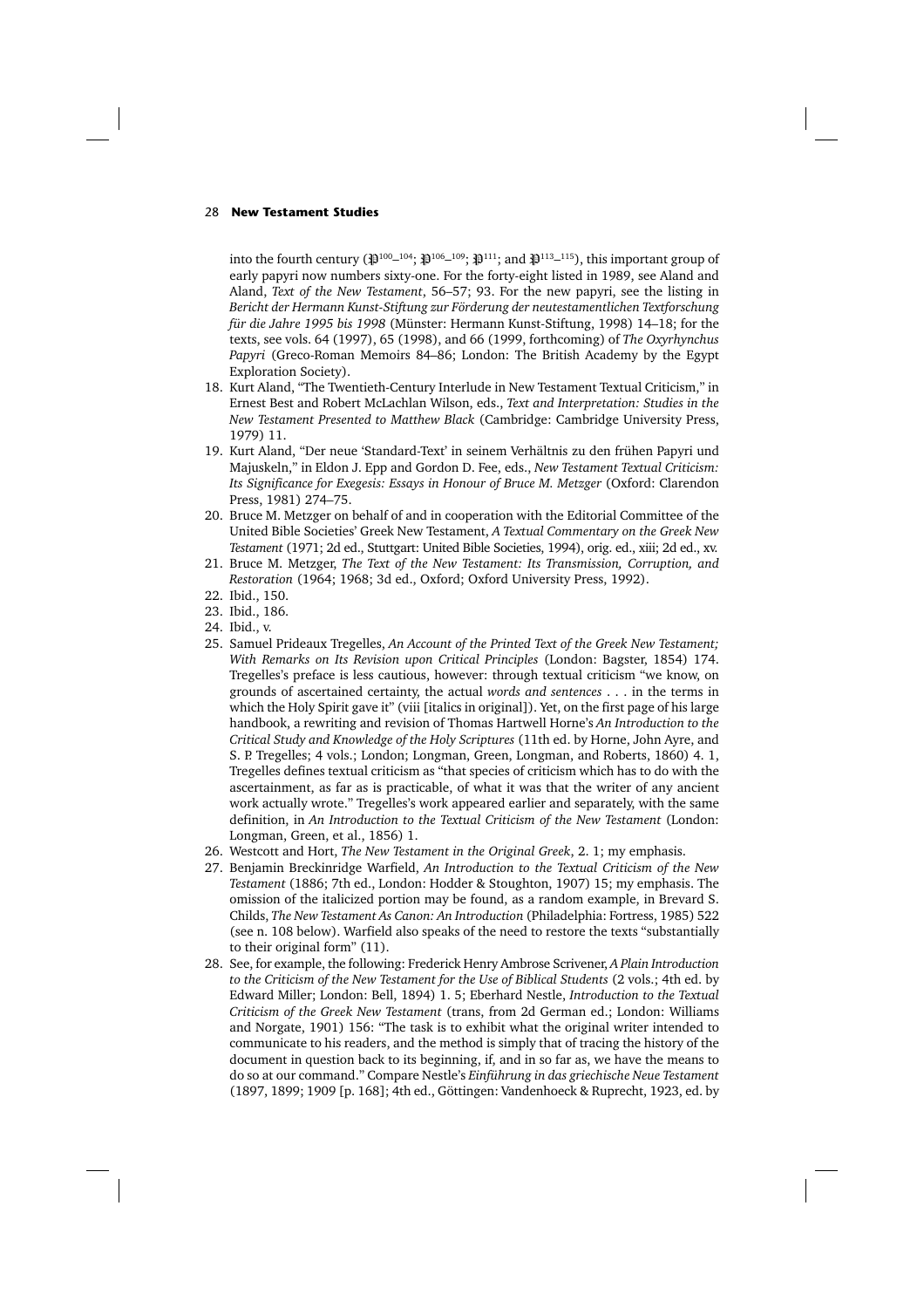Ernst von Dobschütz [p. 118]); E. Jacquier, *Le Nouveau Testament dans l'église chrétienne, tome second: Le texte du Nouveau Testament* (2d ed.; Paris: Gabalda, 1913) 1; Heinrich Joseph Vogels, *Handbuch der Textkritik des Neuen Testaments* (1923; 2d ed.; Bonn: Hanstein, 1955) 1; Archibald Thomas Robertson, *An Introduction to the Textual Criticism of the New Testament* (Nashville, TN: Broadman, 1925) has no direct, introductory statement, but see p. 173 and esp. p. 221; Kirsopp Lake, *The Text of the New Testament* (6th ed., rev. by Silva New; Oxford Church Text Books; London: Rivingtons, 1928) 1; Vincent Taylor, *The Text of the New Testament: A Short Introduction* (2d ed.; London: Macmillan, 1963) 1; Leon Vaganay, *An Introduction to New Testament Textual Criticism* (2d ed., rev. by Christian-Bernard Amphoux (Cambridge: Cambridge University Press, 1991) 1: textual criticism "aims to retrieve the original form of a text or at least the form closest to the original" (compare. 1st English ed., 1937, p. 9; French eds., 1934; rev. ed., 1986, p. 15); David Alan Black, *New Testament Textual Criticism: A Concise Guide* (Grand Rapids, MI: Baker, 1994) 12: ". . . to recover the original text of the New Testament from the available evidence"; Keith Elliott and Ian Moir, *Manuscripts and the Text of the New Testament: An Introduction for English Readers* (Edinburgh: T & T Clark, 1995) 1.

 Finally, the life-goal of Lobegott Friedrich Konstantin von Tischendorf, as stated in a letter to a patron in 1844 (after he had outlined his plans to collect and to publish pre-tenth century manuscripts, ancient Latin manuscripts, and the Patristic quotations), was to form "a text that will approach as closely as possible to the very letter as it proceeded from the hands of the Apostles" (cited in Matthew Black and Robert Davidson, *Constantine von Tischendorf and the Greek New Testament* [Glasgow: University of Glasgow Press, 1981] 7).

- 29. I am not surprised now to discover that I used the term in quotation marks already in 1966 (though not consistently) in *The Theological Tendency of Codex Bezae Cantabrigiensis in Acts* (SNTSMS 3; Cambridge: Cambridge University Press) for example,  $13^{\text{bis}}$ ,  $18^{\text{bis}}$ , 36.
- 30. See discussion on "The Relation of an Elusive, Multivalent 'Original Text' to the Concept of 'Canon' " and "Textual Variants as Canonical/Authoritative" later in the article.
- 31. The conference papers were published in William L. Petersen, ed., *Gospel Traditions in the Second Century: Origins, Recensions, Text, and Transmission* (Christianity and Judaism in Antiquity 3; Notre Dame, IN: University of Notre Dame Press, 1989).
- 32. Helmut Koester, "The Text of the Synoptic Gospels in the Second Century," in Petersen, ed., *Gospel Traditions in the Second Century*, 19–37. It is of interest that among the nine conference participants (from six nations) only Koester, though he works in the textcritical field (for example, "The Text of 1 Thessalonians," in Dennis E Groh and Robert Jewett, *The Living Text: Essays in Honor of Ernest W. Saunders* [Lanham, MD: University Press of America, 1985] 219–27) would not be first identified as a "textual critic"; he chooses the term "exegete" (ibid., 219).
- 33. To  $\mathfrak{P}^{52}$  (a fragment of John) now should be added the fragmentary  $\mathfrak{P}^{90}$  (*P.Oxy.* 3523, second century, John);  $\mathfrak{P}^{104}$  (*P.Oxy.* 4404, second half of the second century, Matthew), and probably  $\mathbb{P}^{98}$  (second century[?], Apocalypse of John). Three other papyri date "around 200":  $\mathbb{R}^{46}$ ,  $\mathbb{R}^{64+67}$ , and  $\mathbb{R}^{66}$ , while two others (both with portions of Matthew) stem from the late second/early third century:  $\mathbb{P}^{103}$  (*POxy.* 4403) and  $\mathbb{P}^{77}$  (*POxy.* 2683+4405). [For  $\mathbb{R}^{103}$  and  $\mathbb{R}^{104}$ , see n. 17, above].
- 34. Koester, "The Text of the Synoptic Gospels in the Second Century," 19.
- 35. Ibid., 21, 30–33.
- 36. Ibid., 37; compare idem, *Ancient Christian Gospels: Their History and Development* (London: SCM; Philadelphia: Trinity Press International, 1990) 275–86, 295–302, 360–402. A description and assessment of Koester's view may be found, for example, in Philip Sellew, "*Secret Mark* and the History of Canonical Mark," in Birger A. Pearson, et al., *The Future of Early Christianity: Essays in Honor of Helmut Koester* (Minneapolis: Fortress, 1991) 242–57. Note that Sellew proposes terminology for four stages in Mark's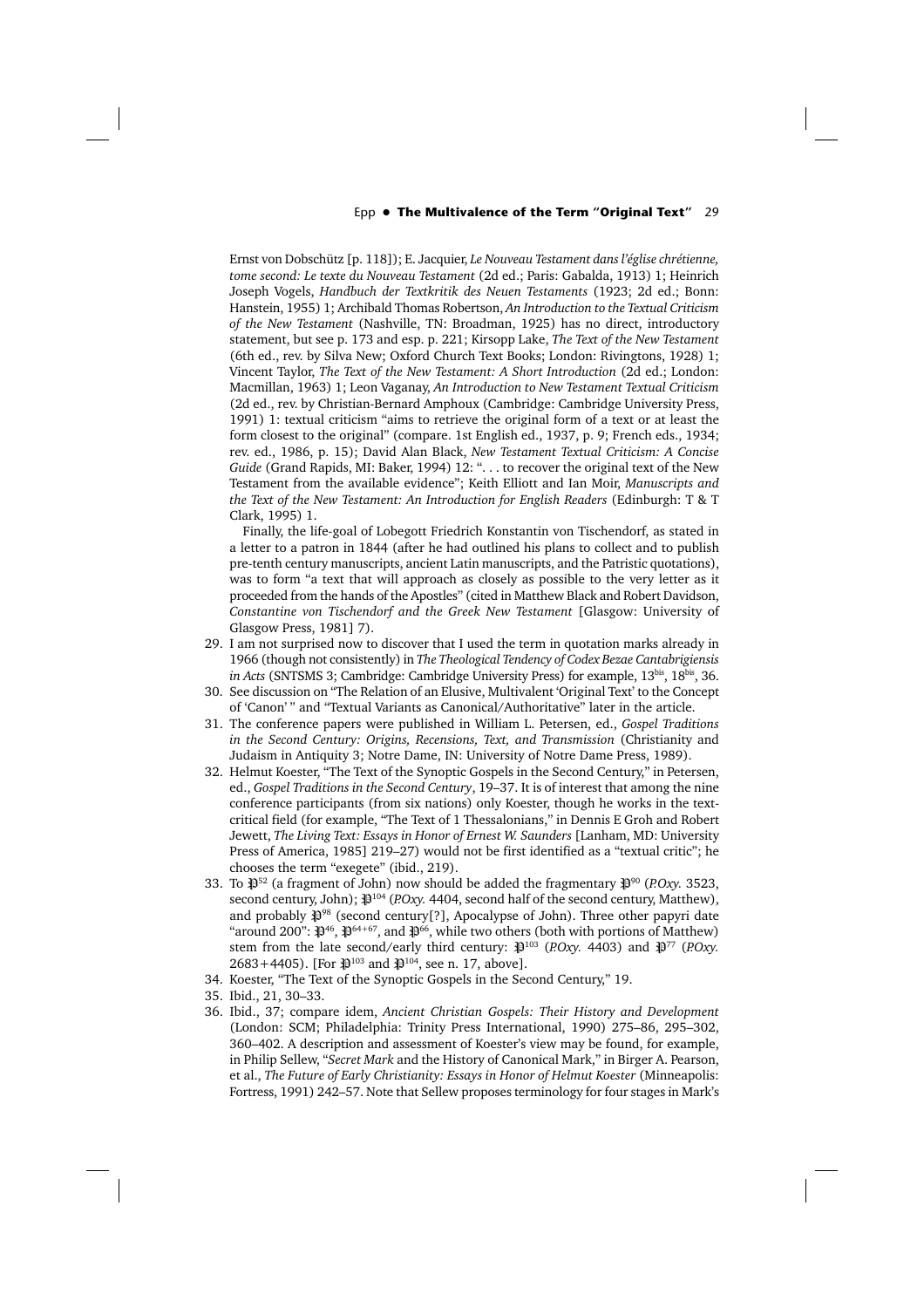history that, in three cases, have parallels to my proposed "dimensions of originality": Original Mark, Augmented Mark, Secret Mark, and Canonical Mark (243, n. 6). For a critique of Koester's view, see David C. Parker, *The Living Text of the Gospels* (Cambridge: Cambridge University Press, 1997) 107–10.

 François Bovon, "The Synoptic Gospels and the Noncanonical Acts of the Apostles," *HTR* 81 (1988) 19–36, provides a new perspective on "the alterations of older sources made by the Evangelists as well as the subsequent modifications of their work made by those who came later" (21) by comparing such literary activities with their parallels in the transmission of the Christian apocryphal literature. In the process he relies on codicological data, citation, imitation, and adaptation techniques; redactional tendencies; the witness of early church writers, etc. to conclude, for example, that "perhaps Matthew and Luke used a version of the Gospel of Mark that was earlier than, and different from, our canonical Mark" (27).

 Very recently and (like Bovon) by using noncanonical gospel material, James M. Robinson, "A Written Greek Sayings Cluster Older than Q: A Vestige," *HTR* 92 (1999) 61–77, demonstrates from a textual variant in *P. Oxy*. 655 (supported by the first hand of **κ**), namely ού ξαίνει for αὐξάνει, that this Oxyrhynchus fragment of the *Gospel of Thomas* carries a text that is not only pre-Matthew and pre-Luke, but clearly pre-Q as well. Thus, a "very ancient tradition" is exposed that "obviously originated prior to Q and the canonical gospels written in the last third of the first century" because it was "not contaminated by the scribal error that made its way already into Q and thus into the canonical gospels" (67). This evidence, not insignificantly, also confirms that "Q was indeed a written Greek text, behind which stood an older written Greek text as *Vorlage*" (61). Compare J. M. Robinson and Christoph Heil, "Zeugnisse eines schriftlichen, griechischen vorkanonischen Textes: Mt 6, 28b  $\mathcal{R}^*$ , P. Oxy. 665 I, 1-17 (EvTh 36) und Q 12,27," *ZNW* 89 (1998) 30–44.

- 37. Helmut Koester, *Introduction to the New Testament*, vol. 2: *History and Literature of Early Christianity* (Philadelphia: Fortress, 1982) 182. Koester more recently (*Ancient Christian Gospels* 206–16) endorsed the argument of J.B. Daniels's dissertation that the synoptic parallels in P. Egerton 2 represent "a separate tradition which did not undergo Markan redaction" and that the author of the papyrus "did not make use of the Gospel of John in canonical form" (207).
- 38. It is obvious to me that Koester's Notre Dame paper also was a direct influence on William L. Petersen's views in his "What Text Can New Testament Textual Criticism Ultimately Reach?" in Barbara Aland and Joël Delobel, eds., *New Testament Textual Criticism, Exegesis, and Early Church History* (Contributions to Biblical Exegesis and Theology; Kampen: Kok Pharos, 1994) 136–52, esp.136–37, inasmuch as Petersen edited the volume of conference papers (see n. 31, above) and uses similar examples. Also, Bart D. Ehrman and Michael W. Holmes were among the very few nonlocal attendees at the Notre Dame conference. Holmes twice refers to Koester's views from that conference in his extremely brief discussion of the emerging issue of what really is meant by terms such as "autograph" and "original" in his chapter, "Reasoned Eclecticism in New Testament Textual Criticism," in Bart D. Ehrman and Michael W. Holmes, eds., *The Text of the New Testament in Contemporary Research: Essays on the Status* Quaestionis (SD 46; Grand Rapids, MI: Eerdmans, 1995) 353–54.
- 39. Bart D. Ehrman, *The Orthodox Corruption of Scripture: The Effect of Early Christological Controversies on the Text of the New Testament* (New York: Oxford University Press, 1993).
- 40. Ibid., 15, compare 275.
- 41. Ibid., xii (italics in original); compare 276.
- 42. Review of Ehrman by David C. Parker, *JTS* 45 (1994) 707.
- 43. Ehrman, *Orthodox Corruption of Scripture*, 280 (italics in original).
- 44. Bart D. Ehrman, "The Text as Window: New Testament Manuscripts and the Social History of Early Christianity," in B. D. Ehrman and Michael W. Holmes, eds., *The Text of*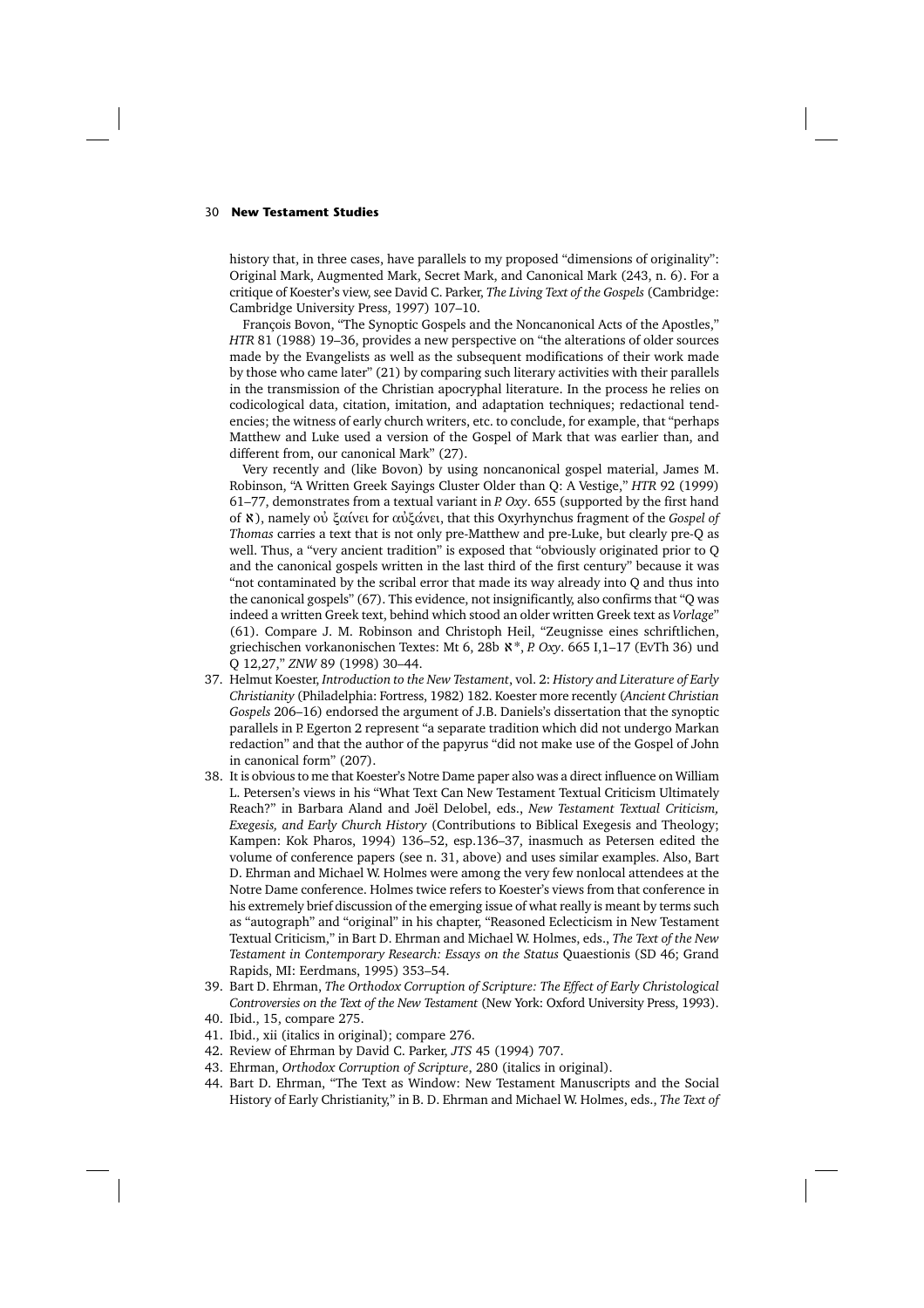*the New Testament in Contemporary Research: Essays on the* Status Quaestionis (SD 46; Grand Rapids: Eerdmans, 1995) 361 and n. 1 (italics in original).

- 45. Petersen, "What Text Can New Testament Textual Criticism Ultimately Reach?" 136–37.
- 46. Paul Maas, *Textual Criticism* (Oxford: Clarendon Press, 1958) 1.
- 47. Petersen, "What Text Can New Testament Textual Criticism Ultimately Reach?" 136–37.
- 48. Ibid., 138–39. Petersen's claim concerns the 27th ed. of Nestle/Aland = 4th ed. of UBSGNT.
- 49. Ibid., 139–40 (italics in original).
- 50. Ibid., 148.
- 51. Ibid., 140–47.
- 52. But see n. 33, above.
- 53. Petersen, "What Text Can New Testament Textual Criticism Ultimately Reach?" 148; compare 150.
- 54. Ibid., 149.
- 55. Eldon Jay Epp, "Textual Criticism in the Exegesis of the New Testament," in Stanley Porter, ed., *Handbook to Exegesis of the New Testament* (NTTS 25; Leiden: Brill, 1997) 45–97; the "Excursus" occupies pp. 73–91.
- 56. Nils A. Dahl, "The Particularity of the Pauline Epistles as a Problem in the Ancient Church," in W. C. van Unnik, ed., *Neotestamentica et Patristica: Eine Freundesgabe, Herrn Professor Dr. Oscar Cullmann zu seinem* 60. *Geburtstag Überreicht* (NovTSup 6; Leiden: Brill, 1962) 267.
- 57. Ibid., 268.
- 58. Ibid., 269.
- 59. Ibid., 271 n. 2.
- 60. Harry Y. Gamble, *The Textual History of the Letter to the Romans: A Study in Textual and Literary Criticism* (SD 42; Grand Rapids, MI: Eerdmans, 1977) 11–35; 96–142. Compare idem, *Books and Readers in the Early Church: A History of Early Christian Texts* (New Haven: Yale University Press, 1995) 58–65.
- 61. David C. Parker, *The Living Text of the Gospels* (Cambridge: Cambridge University Press, 1997).
- 62. Ibid., 3–4.
- 63. Ibid., 7.
- 64. Ibid., 132–37.
- 65. Ibid., 211.
- 66. Ibid., 208.
- 67. Ibid., 209.
- 68. Ibid., 182.
- 69. Ibid., 203.
- 70. Ibid., 45–46.
- 71. Ibid., 70; compare 200.
- 72. Ibid., 200.
- 73. Ibid., 209.
- 74. Ibid., 119.
- 75. Ibid., 93.
- 76. David C. Parker, "Scripture is Tradition," *Theology* 94 (1991) 15.
- 77. Parker, *The Living Text of the Gospels*, 92–93.
- 78. Ibid., 183.
- 79. Ibid., 102.
- 80. Ibid., 172.
- 81. Ibid., 183.
- 82. Ibid., 174.
- 83. Ibid., 203.
- 84. Ibid., 212.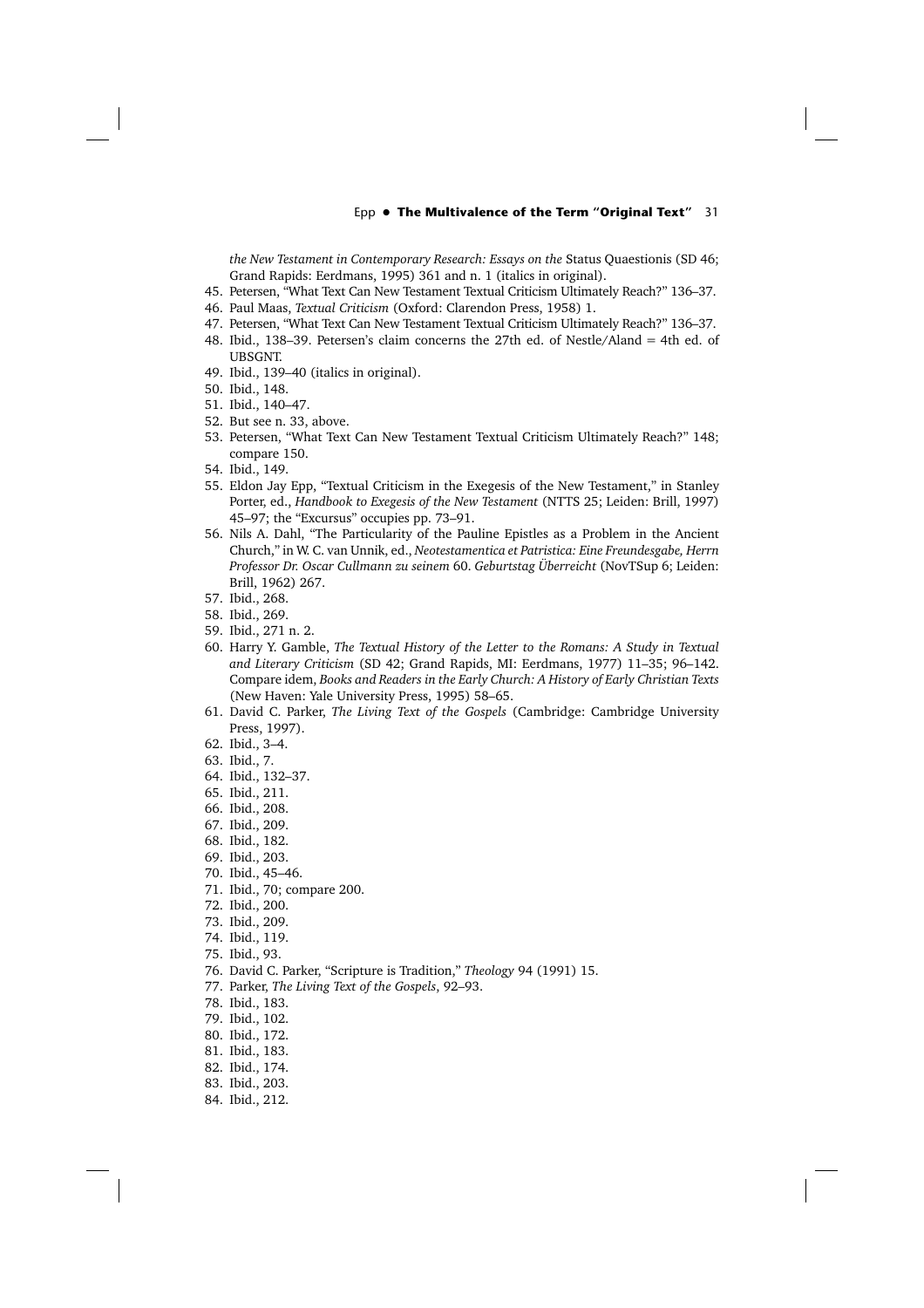### 85. Ibid., 93.

86. Aland and Aland, *Text of the New Testament*, 297. See the statement in *Der Text des Neuen Testaments* (Stuttgart:Deutsche Bibelgesellschaft, 1982) 298: "Denn die neutestamentliche Textkritik kann über den Textbestand der neutestamentlichen Schriften nur urteilen von dem Augenblick an, wo sie durch Abschriften ihre literarische Existenz beginnen, zu dem, was vorher war, hat sie keinen Zugang."

 For a discussion of the task and boundaries of Old Testament textual criticism, see James A. Sanders, "The Task of Text Criticism," 319–22, and his further references; idem, "Stability and Fluidity in Text and Canon," 205–6; and Ferdinand E. Deist, "Text, Textuality, and Textual Criticism," JNSL 21 (1995) 59–67, who treats implications of textual criticism, defined as "text-restoration," for recent literary theory. See also n. 4 of this article.

- 87. Aland and Aland, *Text of the New Testament*, 296.
- 88. See discussion on Bovon and Robinson in n. 36. Jacobus H. Petzer, "Reconsidering the Silent Women of Corinth – A Note on 1 Corinthians 14:34–35," *Theologia Evangelica* (Pretoria) 26 (1993) 132–38; esp. 135–37, uses this text to illustrate his view of an "original text" and a later-developed but oldest "received text" of the epistle – indicating, in our present language, two levels of originality.

 On the complex issue of interpolations, see William O. Walker Jr., who has suggested both principles for and examples of possibly interpolated passages in the New Testament, always insisting that "text-critical considerations should play a significant role in the identification of interpolations" ("Is First Corinthians 13 a Non-Pauline Interpolation?" *CBQ* 60 [1998] 496, but see esp. his "The Burden of Proof in Identifying Interpolations in the Pauline Letters," *NTS* 33 [1987] 610–18; "Text-Critical Evidence for Interpolations in the Letters of Paul," *CBQ* 50 [1988] 622–31; "1 Corinthians 11:2–16 and Paul's Views Regarding Women," *JBL* 94 [1975] 94–110; and "1 Corinthians 2.6–16: A Non-Pauline Interpolation?" *JSNT* 47 [1992] 75–94). For a critique of Walker's views, see Frederik W. Wisse, 'Textual Limits to Redactional Theory in the Pauline Corpus," in James E. Goehring, Charles W. Hedrick, Jack T. Sanders, with Hans Dieter Betz, eds., *Gospel Origins & Christian Beginnings in Honor of James M. Robinson* (Forum Fascicles, 1; Sonoma, CA: Polebridge Press, 1990) 172–78.

- 89. I offer this definition of the proper sphere of New Testament textual criticism and the descriptions of two subcategories as the first such attempts; they aim to clarify the issues but also to stimulate further consideration of these complex subjects.
- 90. On interpolations, see n. 88. Extensive literature has developed on the possible interpolation (thus, doubtless non-Pauline) or dislocation of 1 Cor 14:34–35; it is found after 14:40 in DP 88 et al., is treated as a separate paragraph in  $\mathbb{A}^{46}$  B  $\mathbb{X}$  A DP 33, and is marked in various manuscripts by sigla interpreted by some to indicate either that it was lacking in those manuscripts or dislocated. See, for example, Gordon D. Fee, *The First Epistle to the Corinthians* (NICNT; Grand Rapids: Eerdmans, 1987) 699–708; Walker, "1 Corinthians 11:2–16," 95 n. 6; 109; Philip B. Payne, "Fuldensis, Sigla for Variants in Vaticanus, and 1 Cor 14.34–5," *NTS* 41 (1995) 240–62; idem, "MS. 88 as Evidence for a Text without 1 Cor. 14.34–5," *NTS* 44 (1998) 152–58. For a contrary view, see Curt Niccum, "The Voice of the Manuscripts on the Silence of Women: The External Evidence for 1 Cor 14.34–5," *NTS* 43 (1997) 242–55.

 Alistair Stewart-Sykes, "Ancient Editors and Copyists and Modern Partition Theories: The Case of the Corinthian Correspondence," JSNT 61 (1996) 53–64, argues that *complex* compilation or partition theories regarding the Pauline letters would have been "a virtual physical impossibility" on the assumption that Paul's letters were both written and preserved on rolls – because rolls could not be manipulated in a fashion that would permit such literary rearrangements. Nowhere, however, does he discuss the large issue of the codex in early Christianity, nor does he refer, for example, to the paleographic and codicological work of C. H. Turner, C. H. Roberts, or T. C. Skeat, or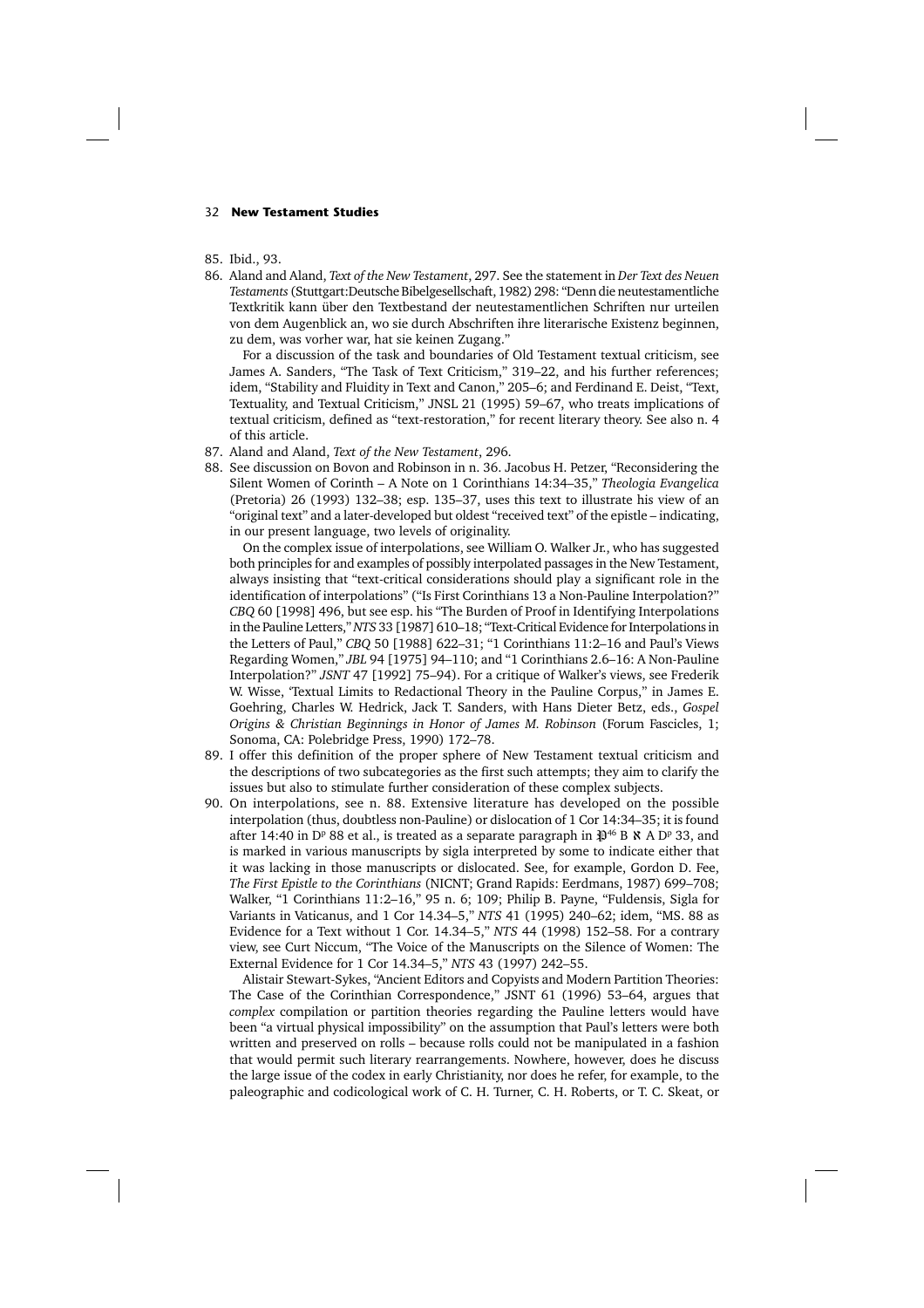to recent work, like Gamble, *Books and Readers in the Early Church*; compare my "The Codex and Literacy in Early Christianity and at Oxyrhynchus: Issues Raised by Harry Y. Gamble's *Books and Readers in the Early Church," Critical Review of Books in Religion* 10 (1997) 15–37, esp. 15–26.

- 91. For an earlier, brief attempt to clarify this relationship, see my "Textual Criticism in the Exegesis of the New Testament," 73–84.
- 92. Eldon Jay Epp, *The Theological Tendency of Codex Bezae Cantabrigiensis in Acts* (SNTSMS 3; Cambridge: Cambridge University Press, 1966) see 12–21.
- 93. Kirsopp Lake, *The Influence of Textual Criticism on the Exegesis of the New Testament* (Oxford: Parker, 1904) 3–4.
- 94. Ibid., 11–12. Compare Lake's earlier, similar, but less well-developed suggestions in "The Practical Value of Textual Variation Illustrated from the Book of Acts," *Biblical World* 19 (1902) 361–69, esp. 363–64, 369. How forward-looking this view of Lake was in his day can be seen by contrasting it with what Warfield was still saying in 1907 in the 7th ed. of his *Introduction to the Textual Criticism of the New Testament*, p. 11: "The text conveys the sense; but the textual critic has nothing to do, primarily, with the sense. It is for him to restore the text, and for the interpreter who follows him to reap the new meaning." But when Lake speaks of the "textual critic" and the "exegete," they are intimately related, if not identified, as he brings the interpretive task virtually into the textual criticism enterprise. Certainly the two tasks become one in the views of Riddle and Parvis.
- 95. Donald W. Riddle, "Textual Criticism as a Historical Discipline," *AngThR* 18 (1936) 221.
- 96. Ibid., 227.
- 97. Merrill M. Parvis, "The Nature and Tasks of New Testament Textual Criticism," *JR* 32 (1952) 172.
- 98. Ibid., 173.
- 99. Erich Fascher, *Textgeschichte als hermeneutisches Problem* (Halle [Saale]: Max Niemeyer, 1953) 12.
- 100. Ernest Cadman Colwell, *What Is the Best New Testament?* (Chicago: University of Chicago Press, 1952) 52–53.
- 101. Ibid., 52.
- 102. On Origen as a textual critic, see Epp, "Textual Criticism in the Exegesis of the New Testament," 83.
- 103. For these views of Romans, see Gamble, *Textual History of the Letter to the Romans*, 15–35; 96–129; compare John J. Clabeaux, *A Lost Edition of the Letters of Paul: A Reassessment of the Text of the Pauline Corpus Attested by Marcion* (CBQMS 21; Washington, DC: Catholic Biblical Association, 1989) 1–4, for a summary; Ulrich Schmidt, *Marcion und sein Apostolos: Rekonstruktion und historische Einordnung der marcionitischen Paulusbriefausgabe* (Arbeiten zur Neutestamentlichen Textforschung 25; Berlin; de Gruyter, 1995) 284–94; and Peter Lampe, "Zur Textgeschichte des Römerbriefes," *NovT* 27 (1985) 273–77.
- 104. The terms "pre-canonical original," "canonical original," and "interpretive original" were used in my earlier attempt to describe levels or, better, dimensions of originality ("Textual Criticism in the Exegesis of the New Testament," 89), but obviously I prefer the terminology and refinements adopted for the present paper.
- 105. Nolan, *An Inquiry into the Integrity of the Greek Vulgate*, 2–3.
- 106. Parker, *The Living Text of the Gospels*, 200, 93, refers to the New Testament "text" in these statements, and it should not be assumed that he would approve my substitution of "canon" for "text."
- 107. See "Textual Criticism in the Exegesis of the New Testament," 91.
- 108. Brevard S. Childs, *New Testament as Canon*, applies his "canonical approach" to the entire New Testament, and his excursus on "The Hermeneutical Problem of New Testament Text-Criticism" (p. 521–30) is equally ideological. I cannot do justice to it here